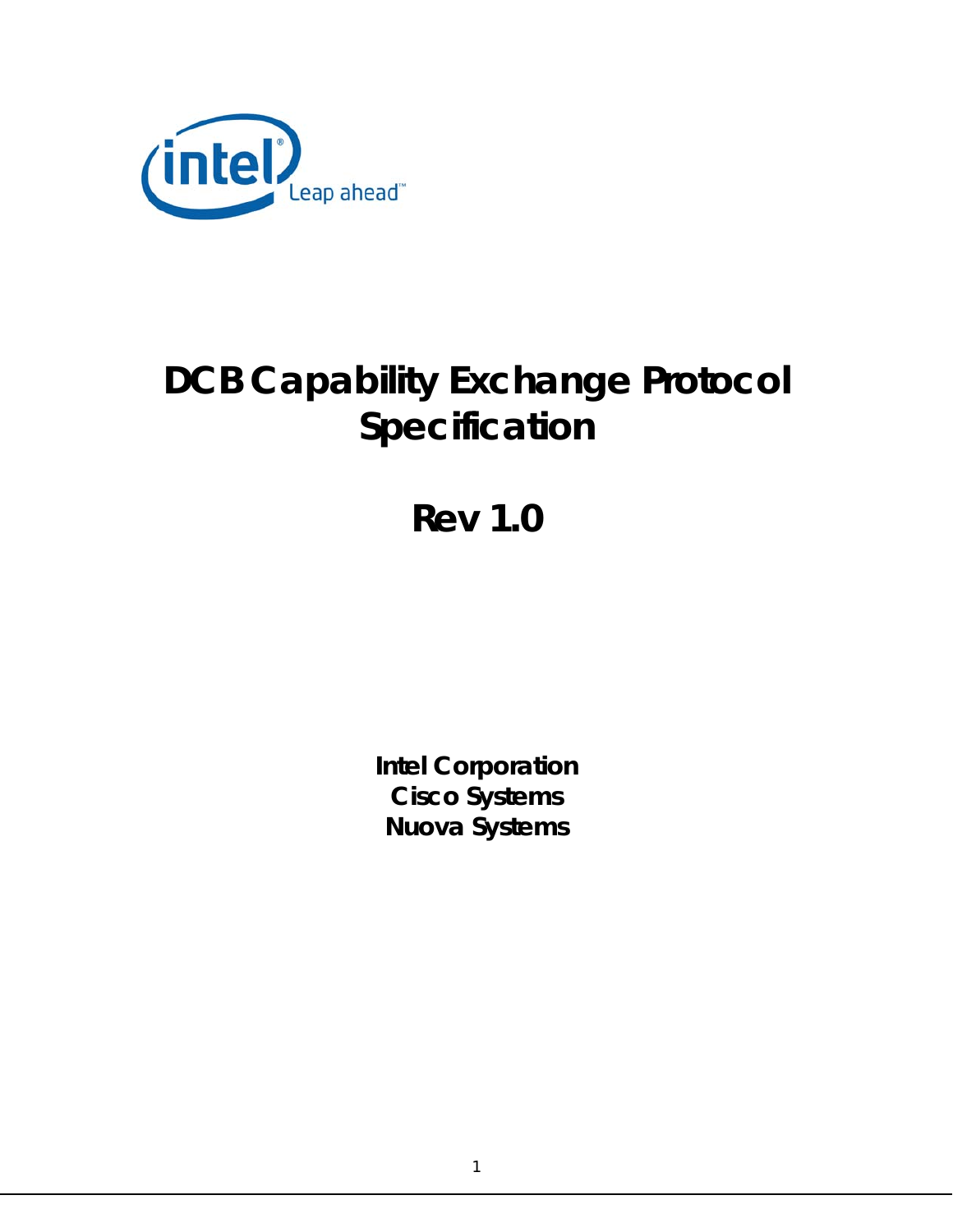# **Legal Notice**

THIS SPECIFICATION AND RELATED MATERIALS AND INFORMATION ARE PROVIDED "AS IS" WITH NO WARRANTIES WHATSOEVER, EXPRESS OR IMPLIED, INCLUDING BUT NOT LIMITED TO ANY WARRANTY OF MERCHANTABILITY, FITNESS FOR A PARTICULAR PURPOSE, NON-INFRINGEMENT OF INTELLECTUAL PROPERTY RIGHTS, OR ANY WARRANTY OTHERWISE ARISING OUT OF ANY PROPOSAL, SPECIFICATION, OR SAMPLE. Intel, Cisco and Nuova disclaim all liability, including liability for infringement of any proprietary rights, relating to use of information in this specification. Intel, Cisco and Nuova assume no responsibility for any errors contained in this document and have no liabilities or obligations for any damages arising from or in connection with the use of this document.

Intel, Cisco and Nuova may have patents or pending patent applications, trademarks, copyrights, or other intellectual property rights that relate to the presented subject matter. The furnishing of this document and other materials and information does not provide any license, express or implied, by estoppel or otherwise, to any patents, trademarks, copyrights, or other intellectual property rights, except that a copyright license is hereby granted to copy and reproduce this document for internal use only. Contact Intel, Cisco or Nuova for information about how to obtain a copy of an Adopters Agreement for the specification.

Intel, Cisco and Nuova may make changes to specifications, product descriptions and plans at any time, without notice.

\*Other names and brands may be claimed as the property of others. Copyright © 2006-2007, Intel Corporation, Cisco Systems, Inc. and Nuova Systems Inc.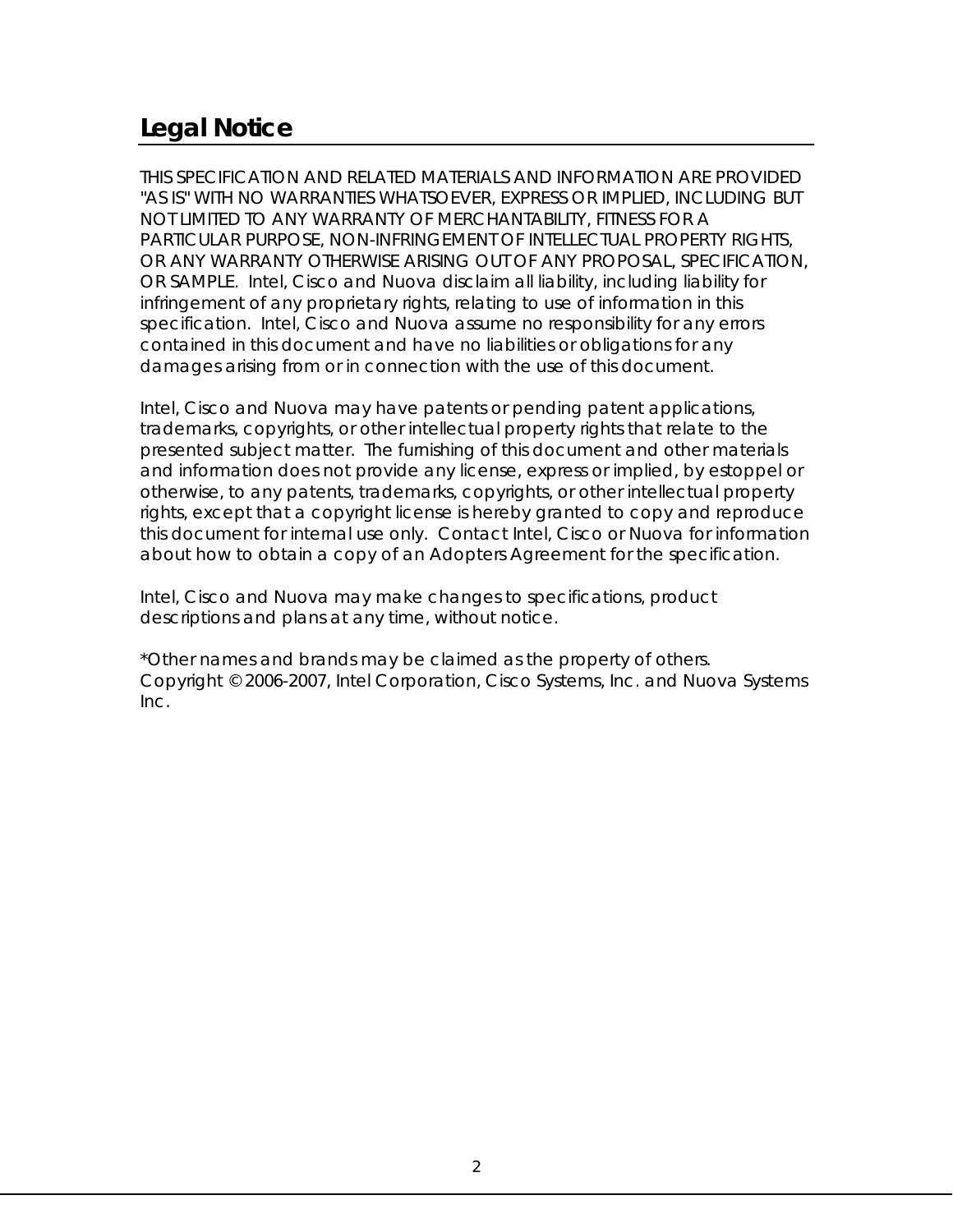# **TABLE OF CONTENTS**

<span id="page-2-0"></span>

| 1.                                                                                                                                                  |          |
|-----------------------------------------------------------------------------------------------------------------------------------------------------|----------|
| 1.1                                                                                                                                                 |          |
| 1.2                                                                                                                                                 |          |
| 1.3                                                                                                                                                 |          |
| A device capable of any DCB feature must have PROTOCOL enabled by<br>default with an option for PROTOCOL to be administratively disabled10<br>1.3.1 |          |
| 1.4                                                                                                                                                 |          |
| 1.4.1<br>1.4.2                                                                                                                                      |          |
| 1.4.3                                                                                                                                               | 19       |
| 1.4.4                                                                                                                                               | 25       |
| 2.                                                                                                                                                  |          |
| 2.1                                                                                                                                                 |          |
| 2.1.1<br>2.1.2                                                                                                                                      | 26<br>27 |
| 2.1.3                                                                                                                                               |          |
| 2.2                                                                                                                                                 |          |
| 2.2.1                                                                                                                                               |          |
| 2.2.2                                                                                                                                               | 28       |
| 2.2.3                                                                                                                                               |          |
| 2.3                                                                                                                                                 |          |
| 2.3.1                                                                                                                                               | 30       |
| 2.3.2<br>2.3.3                                                                                                                                      | _33      |
|                                                                                                                                                     |          |
| 2.4<br>2.4.1                                                                                                                                        |          |
| 2.4.2                                                                                                                                               | 35       |
| 2.5                                                                                                                                                 |          |
| 2.5.1                                                                                                                                               |          |
| 2.5.2                                                                                                                                               | 38       |
| 3.                                                                                                                                                  |          |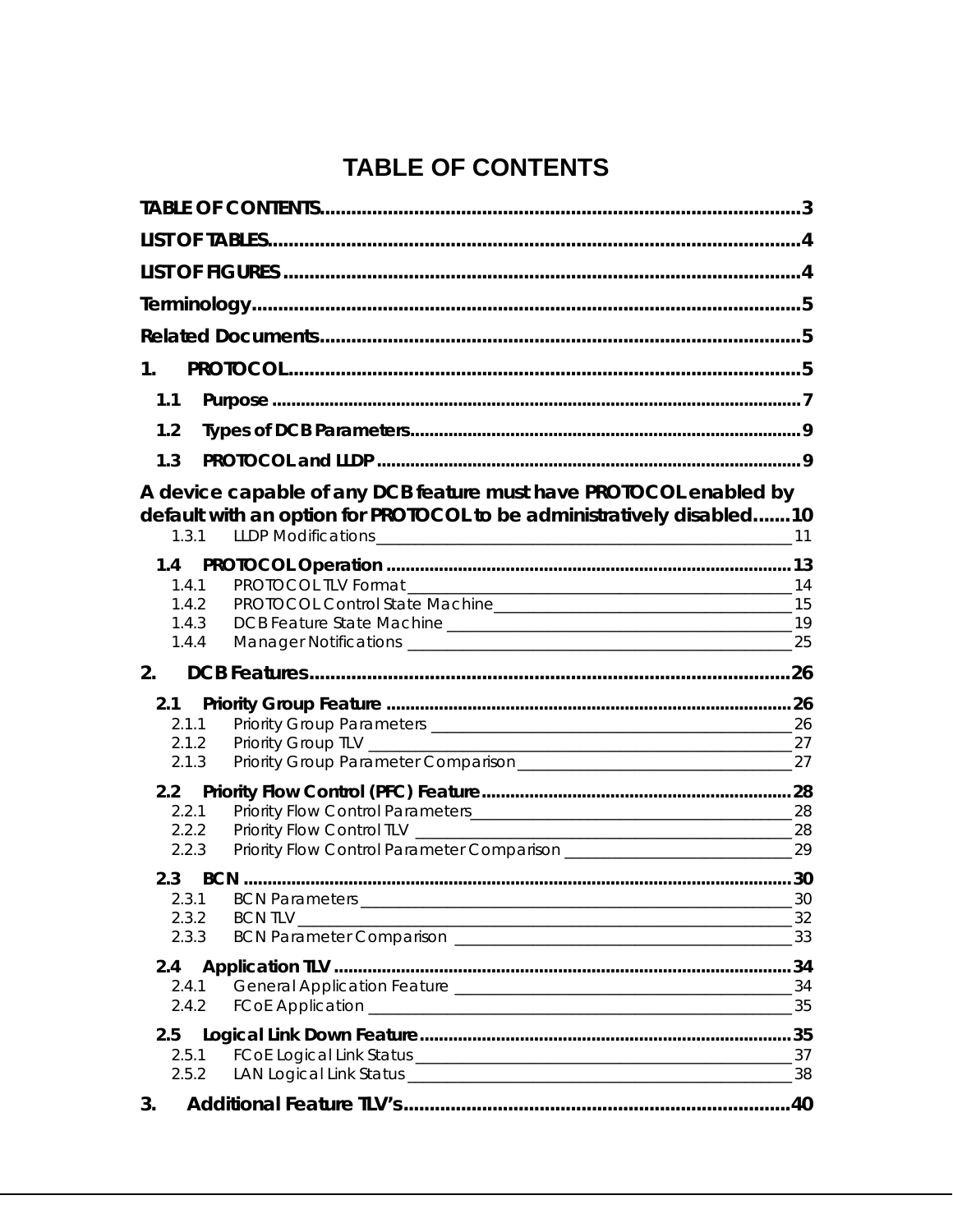<span id="page-3-0"></span>

 **DCB Capability Exchange Protocol Rev 1.0 3.1 [Network Interface Virtualization \(NIV\) Control Virtual Interface Feature](#page-39-0) ..40** 3.1.1 [NIV Control Virtual Interface Parameters](#page-39-0) \_\_\_\_\_\_\_\_\_\_\_\_\_\_\_\_\_\_\_\_\_\_\_\_\_\_\_\_\_\_\_\_40 3.1.2 NIV Control Virtual Interface TLV [\\_\\_\\_\\_\\_\\_\\_\\_\\_\\_\\_\\_\\_\\_\\_\\_\\_\\_\\_\\_\\_\\_\\_\\_\\_\\_\\_\\_\\_\\_\\_\\_\\_\\_\\_\\_\\_\\_\\_\\_40](#page-39-0) 3.1.3 [NIV Control Virtual Interface Parameter Comparison](#page-40-0) \_\_\_\_\_\_\_\_\_\_\_\_\_\_\_\_\_\_\_\_\_41

### **LIST OF TABLES**

| TABLE 4 - PROTOCOL STATE VARIABLE DEFINITIONS FOR THE DCB FEATURE STATE MACHINE 22 |  |
|------------------------------------------------------------------------------------|--|
|                                                                                    |  |
|                                                                                    |  |
|                                                                                    |  |
|                                                                                    |  |
|                                                                                    |  |
|                                                                                    |  |
|                                                                                    |  |
|                                                                                    |  |
|                                                                                    |  |
|                                                                                    |  |
|                                                                                    |  |
|                                                                                    |  |
|                                                                                    |  |
|                                                                                    |  |

### **LIST OF FIGURES**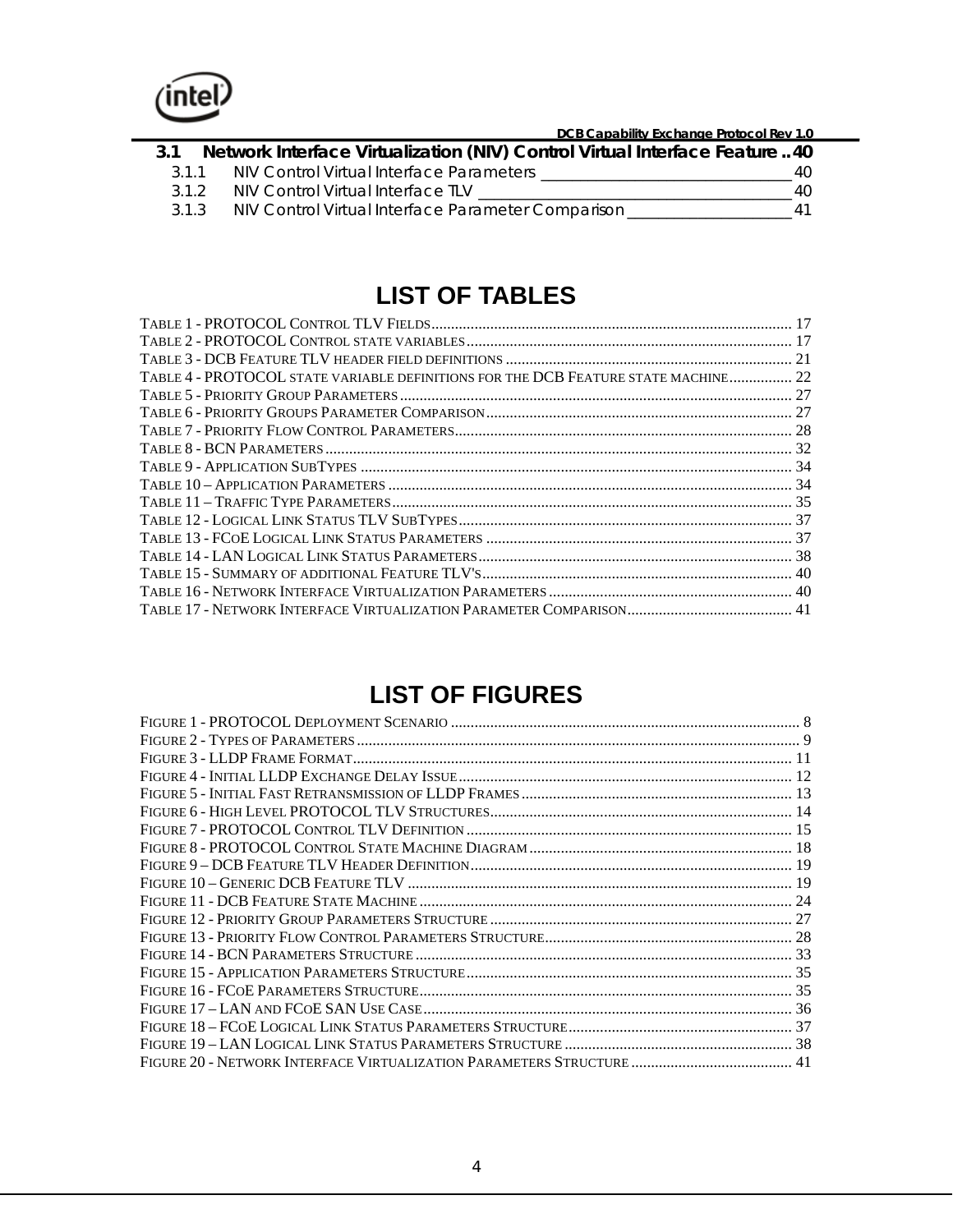<span id="page-4-0"></span>

# **Terminology**

| <b>Term</b>     | <b>Description</b>                                                             |
|-----------------|--------------------------------------------------------------------------------|
| <b>BCN</b>      | <b>Backward Congestion Management</b>                                          |
| CM              | <b>Congestion Management</b>                                                   |
| DCB             | Data Center Bridging                                                           |
| <b>PROTOCOL</b> | <b>DCB Capability Exchange Protocol</b>                                        |
| <b>LLDP</b>     | Link Layer Discovery Protocol, IEEE802.1AB                                     |
| <b>LLDPDU</b>   | An LLDP PDU                                                                    |
| <b>NIC</b>      | Network interface controller                                                   |
| <b>OS</b>       | Operating System.                                                              |
| <b>OUI</b>      | Organizationally Unique Identifier                                             |
| <b>PDU</b>      | Protocol Data Unit                                                             |
| <b>PFC</b>      | Priority Flow Control (same as Per Priority Pause or Class Based Flow Control) |
| <b>PG</b>       | <b>Priority Groups</b>                                                         |
| RX              | Receive                                                                        |
| <b>SNMP</b>     | Simple Network Management Protocol                                             |
| <b>TLV</b>      | <b>Type Length Value</b>                                                       |
| <b>TTL</b>      | Time to Live                                                                   |
| TX.             | Transmit                                                                       |

# **Related Documents**

| <b>DCB Feature Specifications</b>                   | Company                       |
|-----------------------------------------------------|-------------------------------|
| Definition for new PAUSE function $- v1.2$          | <b>Cisco Systems</b>          |
| http://www.ieee802.org/1/files/public/dos2007/new-  |                               |
| cm-barrass-pause-proposal.pdf                       |                               |
| Packet Scheduling with Priority Grouping and        | Intel Corporation             |
| Bandwidth Allocation for DCB Networks               |                               |
| http://www.ieee802.org/1/files/public/docs2007/new- |                               |
| wadekar-priority-groups-1107-v1.pdf                 |                               |
| <b>Backward Congestion Notification Functional</b>  | Cisco Systems                 |
| Specification                                       |                               |
| <b>FCoE Specifications</b>                          | Cisco Systems / Nuova Systems |
| Http://www.t11.org/ftp/t11/pub/fc/bb-               |                               |
| 4/07/303v0.pdf                                      |                               |
| Network Interface Virtualization Functional         | Nuova Systems                 |
| Specification                                       |                               |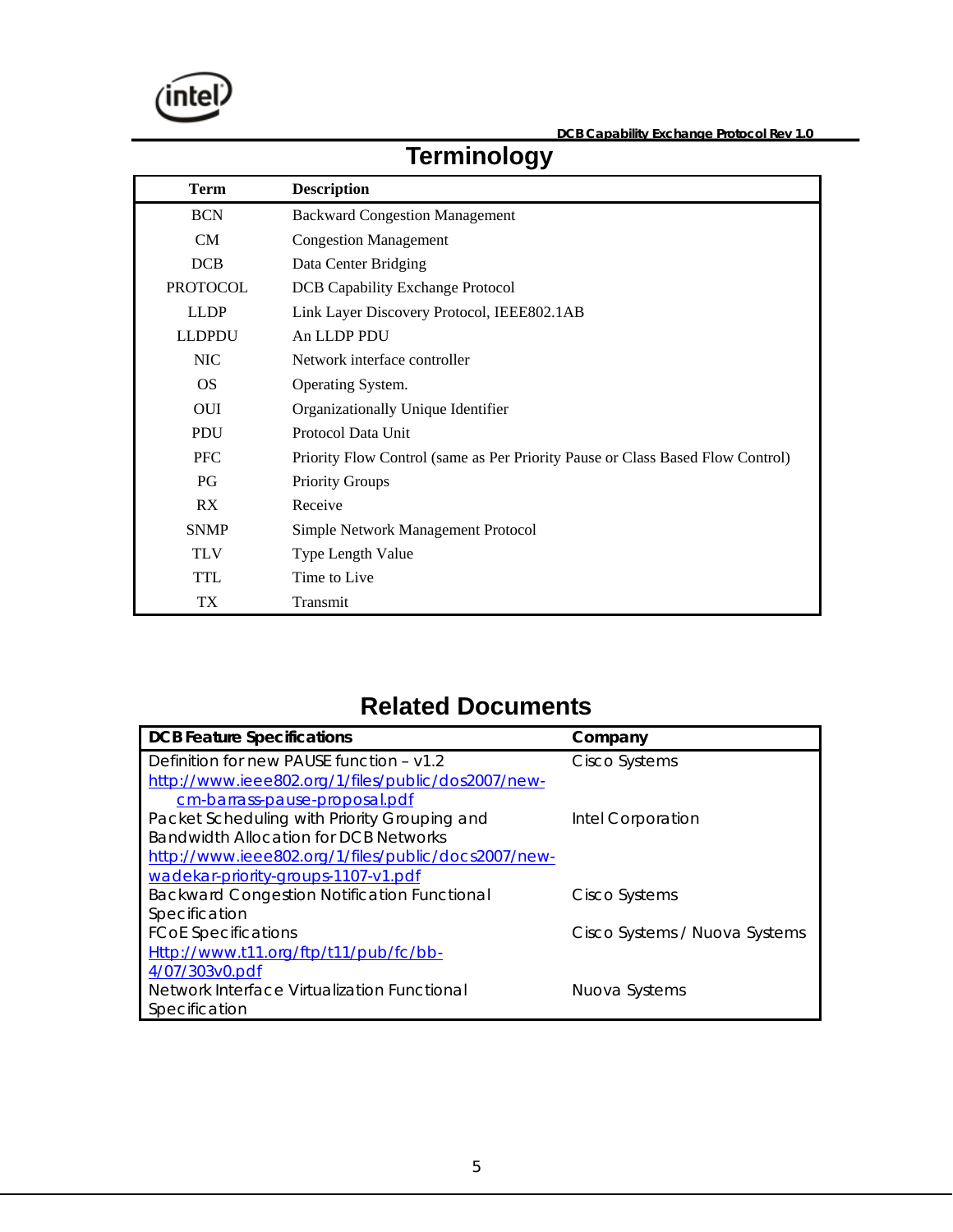

**DCB Capability Exchange Protocol Rev 1.0 DCB** Capability Exchange Protocol Rev 1.0

### **DCB Capability Exchange Protocol ("Protocol") Related Contacts**

| Company           | Contacts                                       |
|-------------------|------------------------------------------------|
| Intel Corporation | Eric Multanen (eric.w.multanen@intel.com)      |
|                   | Manoj Wadekar (manoj.k.wadekar@intel.com)      |
| Cisco Systems     | Dinesh Dutt (ddutt@cisco.com                   |
|                   | Sanjay Sane (sanjays@cisco.com)                |
| Nuova Systems     | J. R. Rivers (jrrivers@nuovasystems.com)       |
|                   | Krishna Doddapaneni (krishna@nuovasystems.com) |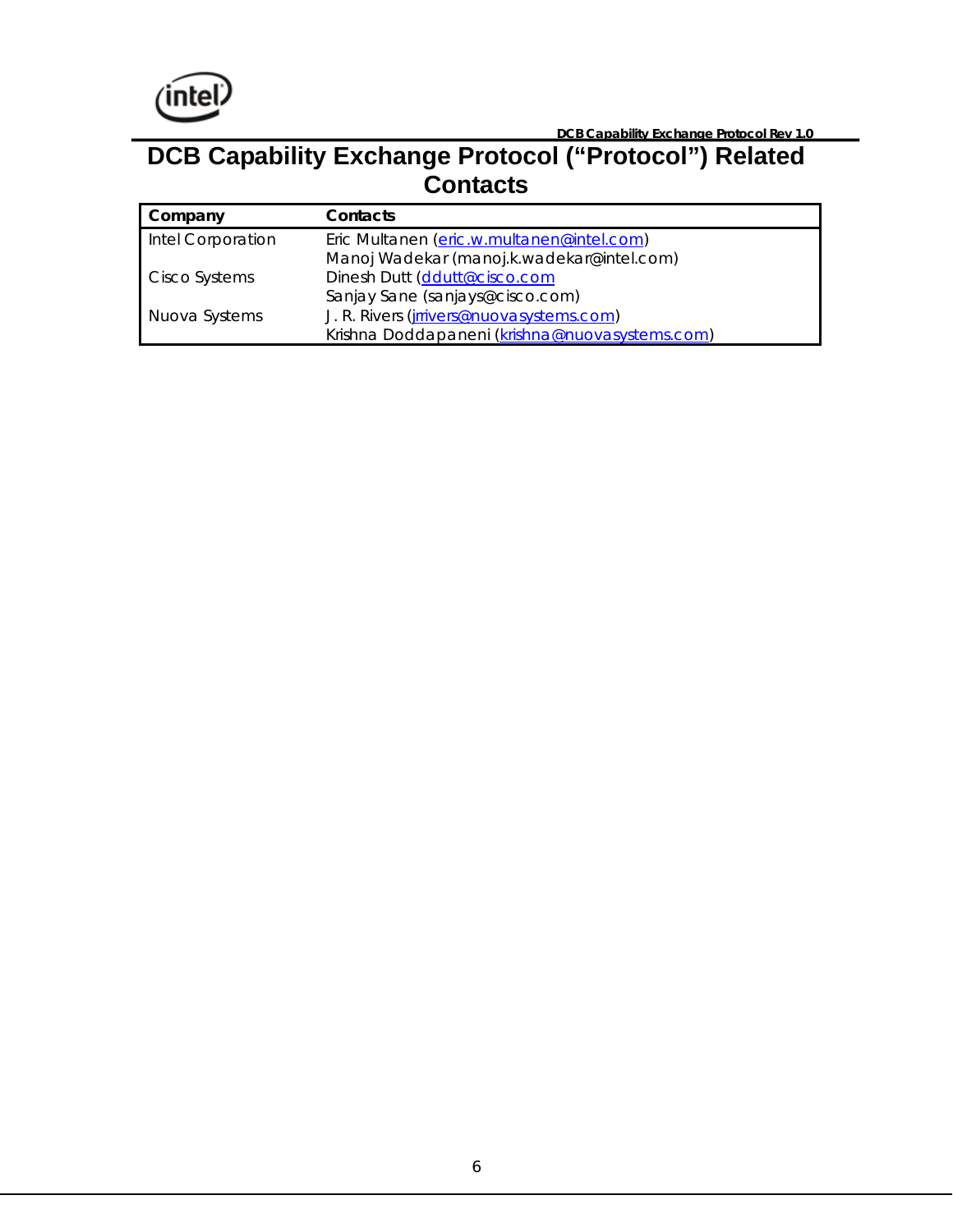<span id="page-6-0"></span>

### **1.**

This document details the discovery and capability exchange protocol that is used by DCB devices to exchange configuration (referred to in this document as the "Protocol").. The document also lists the parameters of the various features in DCB. The DCB features covered in this document are:

- Priority Groups (PG)
- Priority Flow Control (PFC)
- Backward Congestion Notification (BCN)
- **Applications**
- Logical Link Down
- Network Interface Virtualization

This document does not provide background, motivation, and requirements for Data Center Bridging. The document also does not describe the various features. Please refer to the respective feature specifications for discussion of each feature.

### **1.1 Purpose**

The following lists the purpose of PROTOCOL.

**Allow discovery of DCB related peer capability**: PROTOCOL is used to know about the capabilities of the peer device. It is a means to know if the peer device supports a particular feature like BCN or PFC. It can then take appropriate action based on this feature. For example, it can be used to determine if two link peer devices support Priority Flow Control.

**Allow DCB configuration mismatch detection**: PROTOCOL can be used to aid configuration synchronization of the link peers. It can be used to detect if both link peers have been configured consistently. For example, it can determine if the bandwidth groups and bandwidth allocations on both ends of the link are the same. This information can be used to notify the device manager in case of a conflict.

**Allow configuration of DCB link peer**: PROTOCOL can be used by a device to perform configuration of DCB parameters in its link peer. The goal is to provide basic peer to peer configuration through PROTOCOL in the initial version. Future versions of PROTOCOL or another higher layer application can build on top of this to provide more complex configuration distribution mechanisms.

Figure 1 shows a deployment scenario for a network that is using PROTOCOL. PROTOCOL capable links exchange DCB data and conflict alarms are sent to the appropriate management stations. As an example, a boundary is shown indicating which devices support BCN and which do not.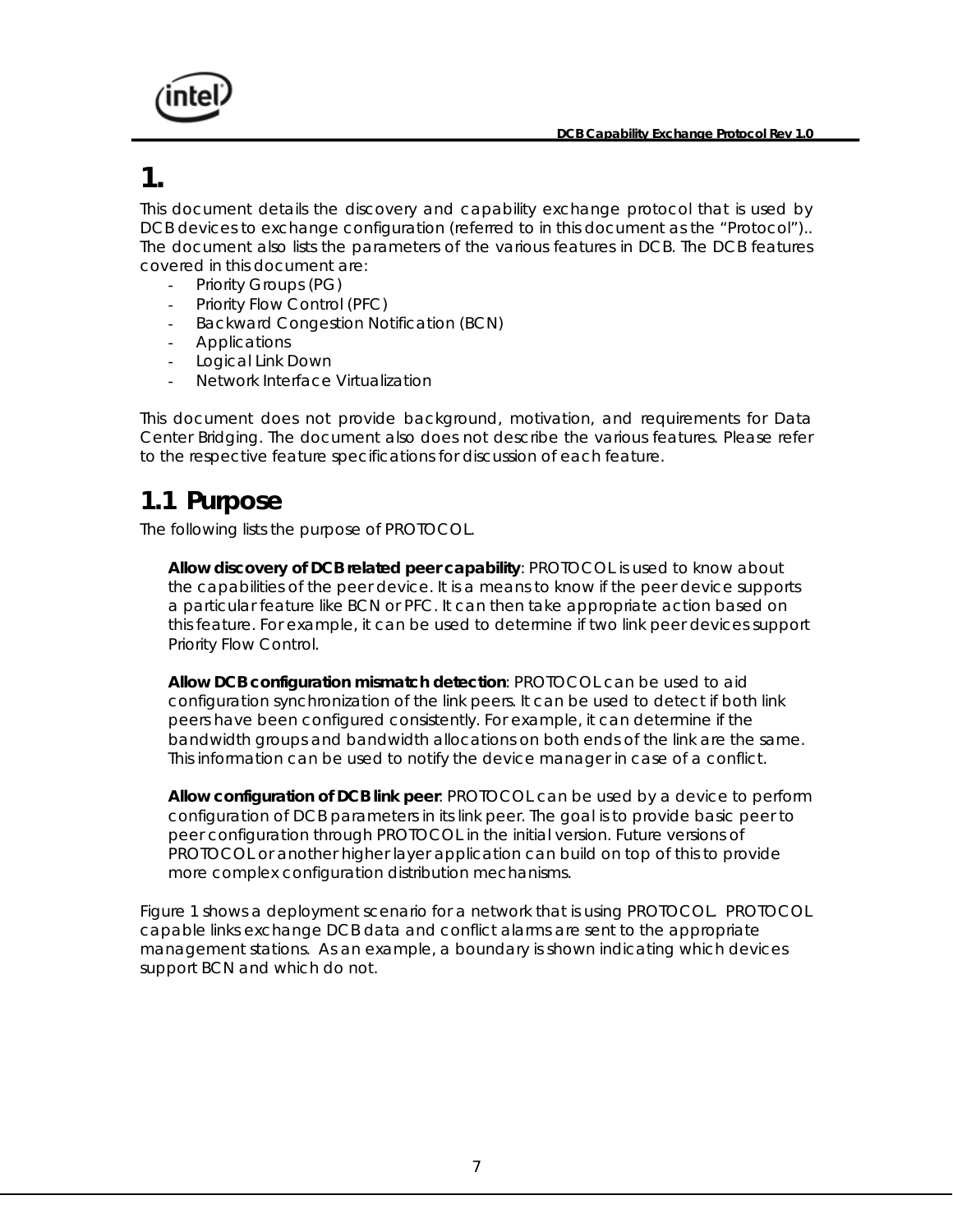<span id="page-7-0"></span>nte)  **DCB Capability Exchange Protocol Rev 1.0 Switch Management Conflict alarm alarm** Con<sub>flict</sub>  $O_{C_{\mathcal{F}}}$ DCX  $\mathcal{O}_{\mathbf{C}_k}$ **DCX**  $O_{C_{\mathcal{K}}}$  $\mathcal{O}_{\mathbb{C} \mathcal{\c}}$  $\mathcal{S}^{\dagger}$ **BCN enabled**  DCX **region** ı OCH<sup>X</sup> **DCX**  $\beta$ W **Server Management**

**Figure 1 - PROTOCOL Deployment Scenario**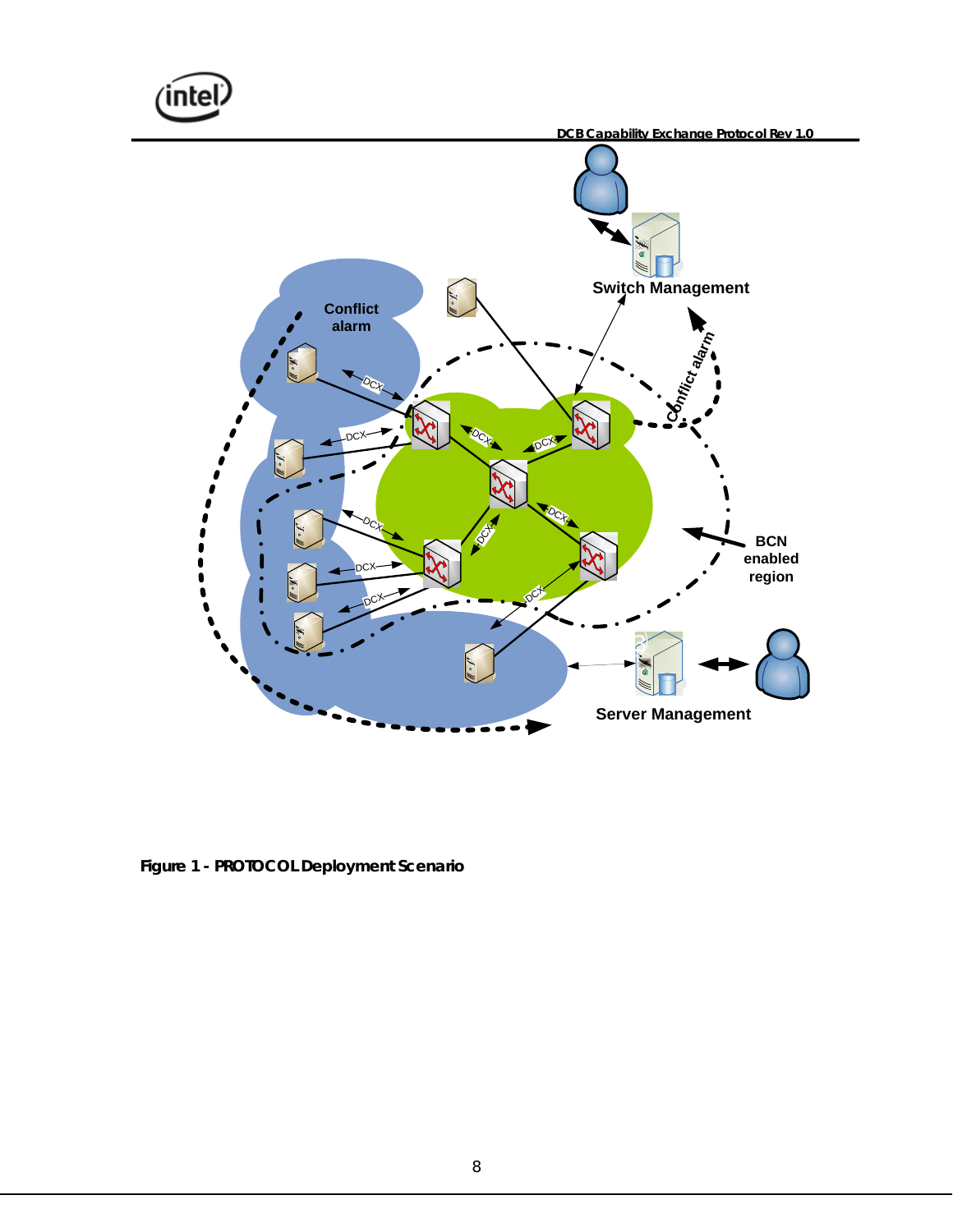<span id="page-8-0"></span>

# **1.2 Types of DCB Parameters**

Each DCB feature has a set of parameters. DCB parameters are classified into two broad categories:

- **Exchanged parameters:** Exchanged parameters are sent to the peer. Within these parameters, there are two sub-groups:
	- 1. Administered parameters: These are the configured parameters.
	- 2. Operational parameters: This is the operational state of the related administered parameter. Operational state might be different than the administrative/configured state, primarily as a result of the PROTOCOL exchange with the peer. Operational parameters accompany only those administered parameters where there is a possibility that the operational state is different from what was set by their administrator. The operational parameters are included in the the LLDP message only for informational purposes. It might be used by a device to know what is the current operational state of the peer.
- **Local parameters**: Local parameters are not exchanged in LLDP messages.

Figure 2 shows the exchanged parameters that are sent to each peer via LLDP messages.





# **1.3 PROTOCOL and LLDP**

PROTOCOL uses Link Layer Discovery Protocol (LLDP) to exchange parameters between two link peers. LLDP is a unidirectional protocol. It advertises connectivity and management information about the local station to adjacent stations on the same IEEE 802 LAN.

LLDP PDUs carry Type Length Values (TLVs) classified as

- 1. Mandatory TLVs: Chassis ID, Port ID, TTL, End of LLDPDU.
- 2. Optional TLVs: Basic Management, 802.1 and 802.3 Organizationally Specific.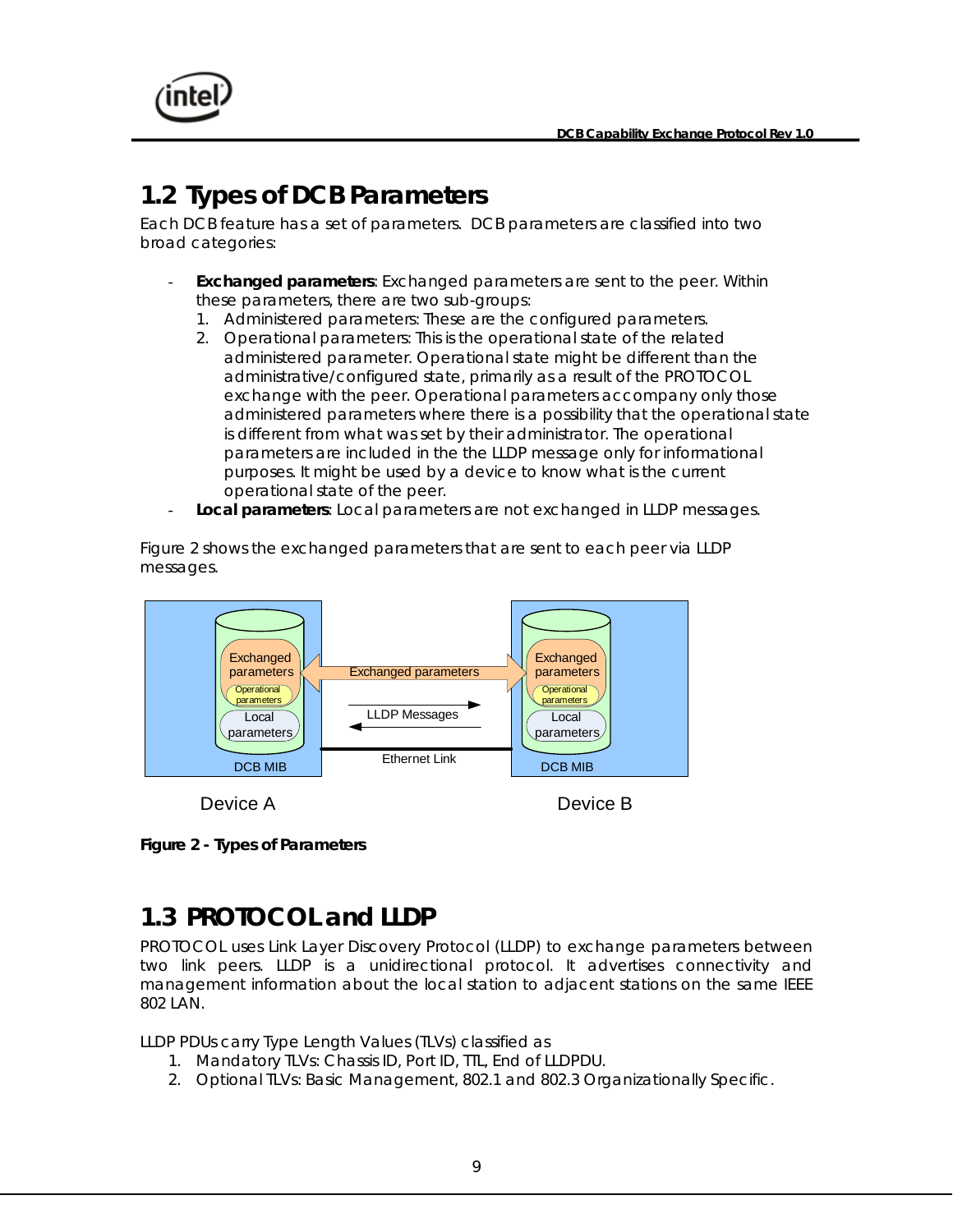<span id="page-9-0"></span>

DCB exchanged parameters are packaged into Organizationally Specific TLVs. The OUI used for the PROTOCOL TLV is 0x00, 0x1B, 0x21 (an Intel OUI). Depending on the amount of data required for all features, one or more TLVs, with different sub-types, are defined for PROTOCOL. Within the PROTOCOL TLVs, sub-TLVs are defined for each feature carried by that TLV.

A device capable of any DCB feature must have PROTOCOL enabled by default with an option for PROTOCOL to be administratively disabled.

PROTOCOL is expected to operate over a point to point link. If multiple LLDP neighbors are detected, then PROTOCOL behaves as if the peer's PROTOCOL TLVs are not present until the multiple LLDP neighbor condition is no longer present. An LLDP neighbor is identified by its logical MAC Service Access Identifier (MSAP). The logical MSAP is a concatenation of the chassis ID and port ID values transmitted in the LLDPDU.

LLDP gives administrator control to enable/disable the protocol independently on the Rx side and Tx side. Since PROTOCOL is an acknowledged protocol which uses LLDP, for the protocol to operate correctly both LLDP Rx and Tx must be enabled on the interface on which PROTOCOL runs. The behavior of PROTOCOL is as follows with respect to LLDP Rx/Tx admin state controls:

\* If either of Rx or Tx is in disable state, PROTOCOL is disabled on the interface. Neither the control nor feature state machines should run. The LLDP PDU's that are generated from this interface do not have any PROTOCOL TLVs. If the peer sends PROTOCOL TLVs they should be ignored as far as the PROTOCOL state machines are concerned.

\* When PROTOCOL is currently running and LLDP TX is disabled, then according to the LLDP specification, a shutdown LLDPDU is sent. When the peer receives this PDU, PROTOCOL is determined to be disabled on the peer. This is equivalent to PROTOCOL TLV TTL expired in the Control State machine and Rx.Feature.present() = FALSE in the Feature state machine. If for some reason this frame is lost, then PROTOCOL depends on standard rxInfoTTL expiry of the peer's LLDP TLV's.

\* When PROTOCOL is currently running and LLDP Rx is disabled, then all PROTOCOL TLV's including the control TLV should be withdrawn from the LLDP PDUs that the interface generates. The peer's behavior should be the same as discussed in the previous case.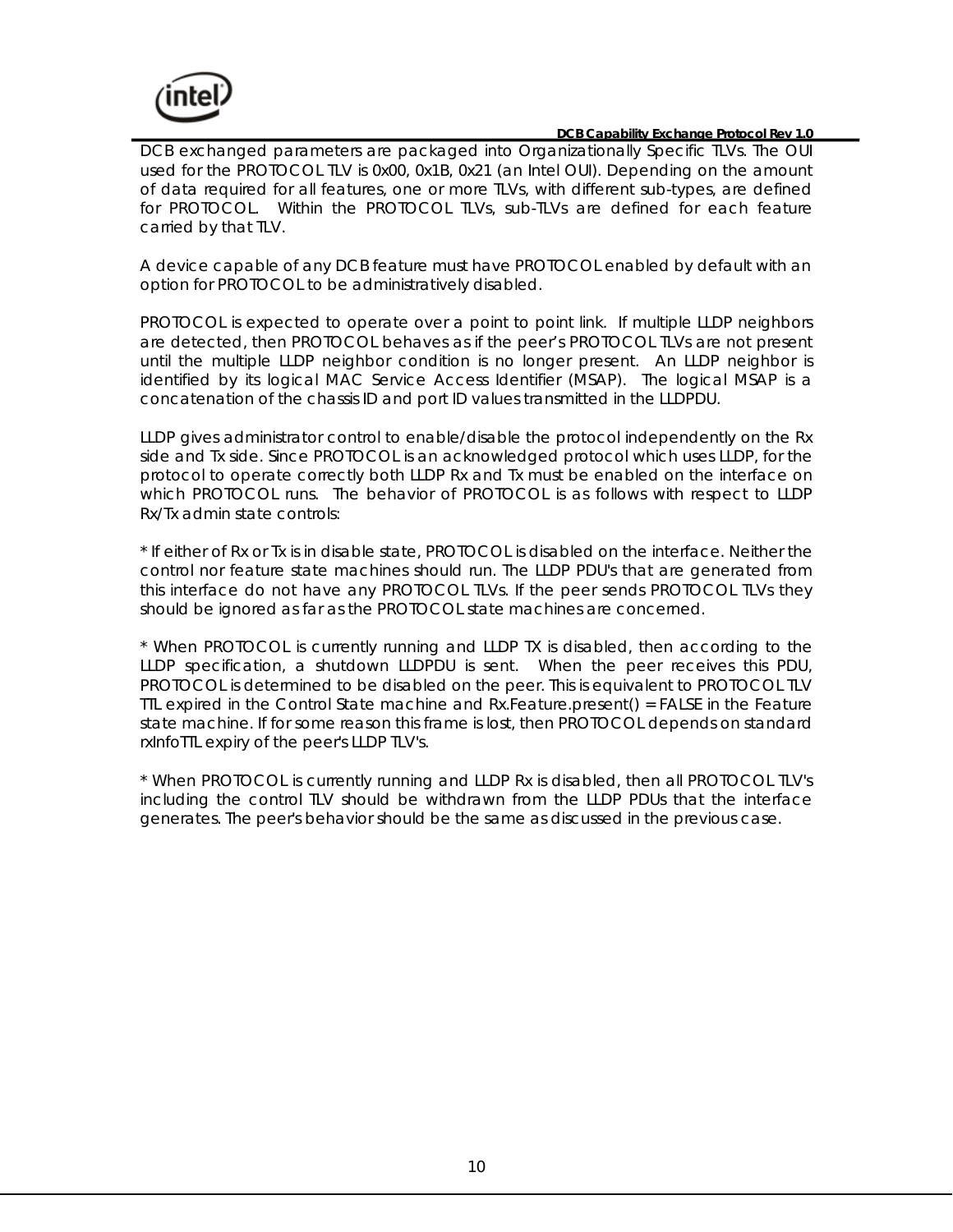<span id="page-10-0"></span>

 **DCB Capability Exchange Protocol Rev 1.0** 



#### **Figure 3 - LLDP Frame Format**

#### **1.3.1 LLDP Modifications**

This section lists the proposed modifications to the LLDP protocol for use with PROTOCOL. IEEE 802.1AB REV project is currently working on these modifications. Once standard is published for IEEE 802.1AB-REV, PROTOCOL specification will be appropriately modified.

#### **1.3.1.1 Fast initial LLDP Transmissions**

The current LLDP protocol can result in a long delay before DCB parameters are exchanged and synchronized.

LLDP transmits a frame after:

- Transmit countdown timer expiration (recommended default value = 30 seconds) and txDelay expiration, OR
- A condition (status or value) change in one or more objects in LLDP local system MIB. (LLDP local system MIB contains only the objects that are sent in LLDP frames. This MIB could be merely a subset of a larger MIB).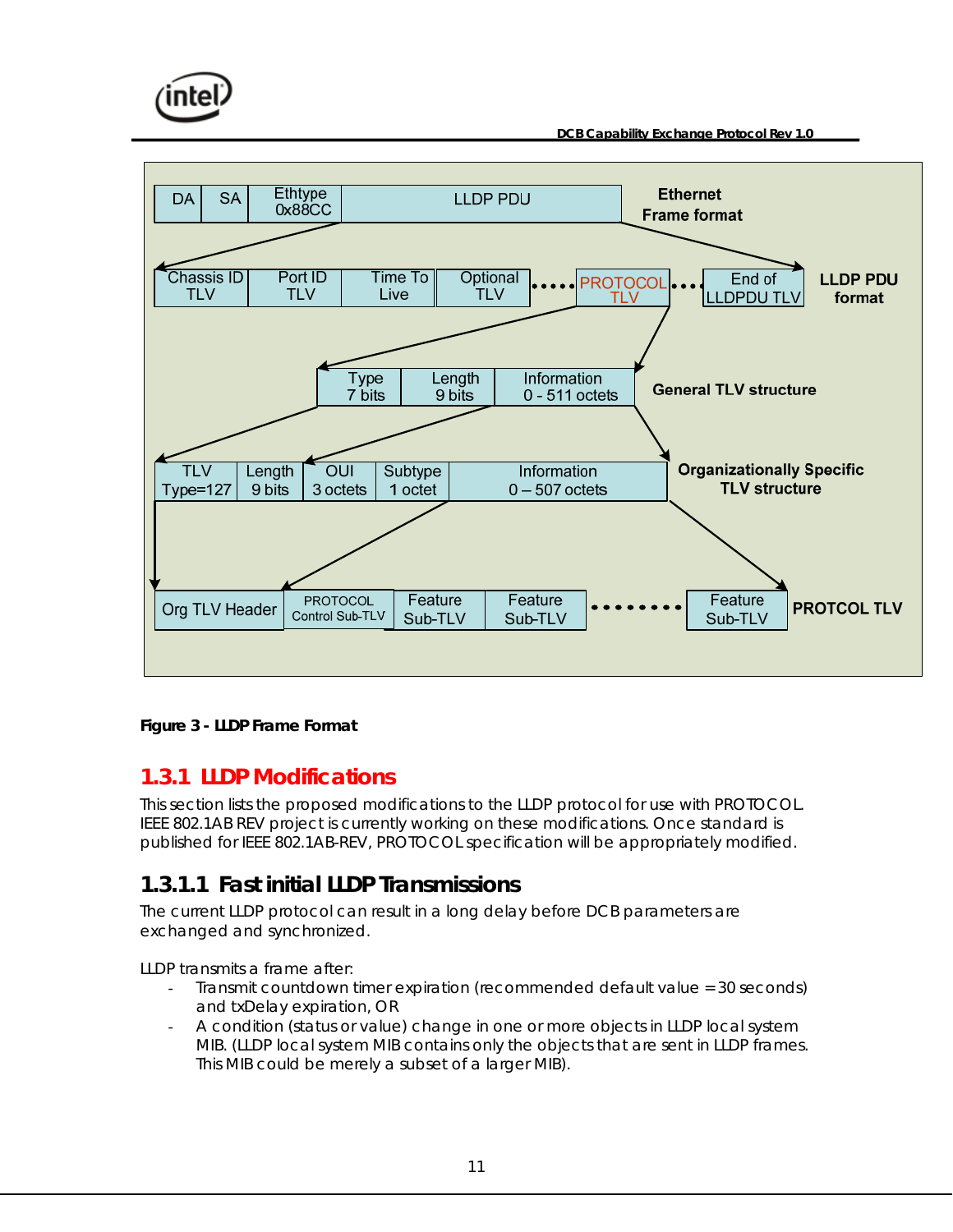<span id="page-11-0"></span>

After initialization, an LLDP frame is transmitted (considering the initialization as a status change).

An initial LLDP message might not be received by the peer due to different times at which their initialization completes (see Figure 4).



#### **Figure 4 - Initial LLDP Exchange Delay Issue**

In order to overcome this problem, the following modification is proposed. The interval for the LLDP transmission time to refresh the timer (msgTxInterval) is set to one second for the first five transmissions after LLDP initialization and then reset to the administratively configured value. The txDelay (minimum delay between successive transmitted LLDP frames) is also set to one second as a PROTOCOL default. This ensures that at start up both devices receive peer parameters within a short timeframe as shown in Figure 5.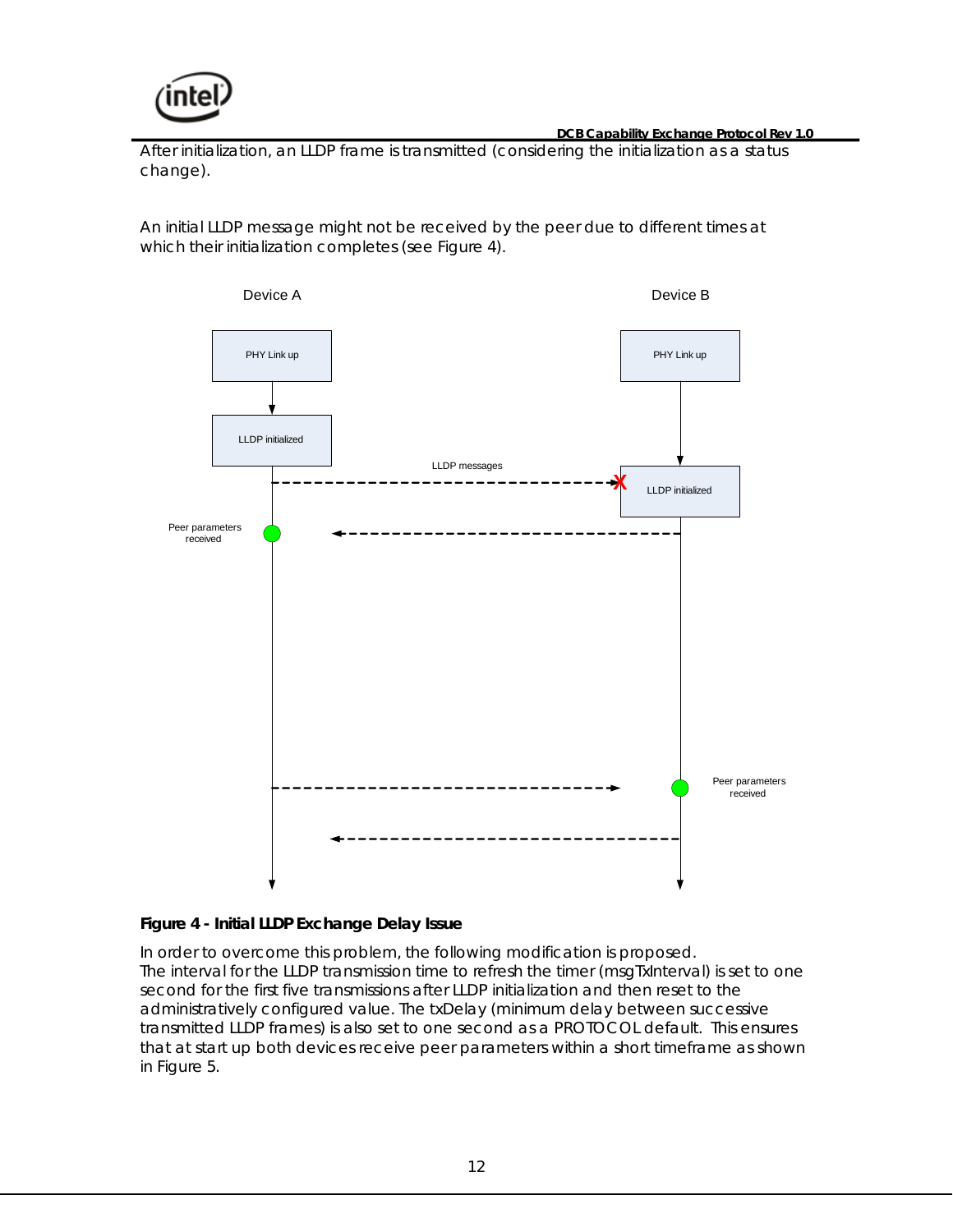<span id="page-12-0"></span>

#### **Figure 5 - Initial Fast Retransmission of LLDP Frames**

Each time LLDP is initialized, such as link up, LLDP enters this fast transmission mode. LLDP operates in its normal transmission mode at all other times.

# **1.4 PROTOCOL Operation**

PROTOCOL is defined as a PROTOCOL control state machine and a set of DCB feature state machines. The PROTOCOL control state machine handles ensuring that the two PROTOCOL peers get in sync by exchanging LLDP PDUs after link up or following a configuration change. The DCB feature state machines handle the local operational configuration for each feature by comparing and synchronizing with the peer's feature settings.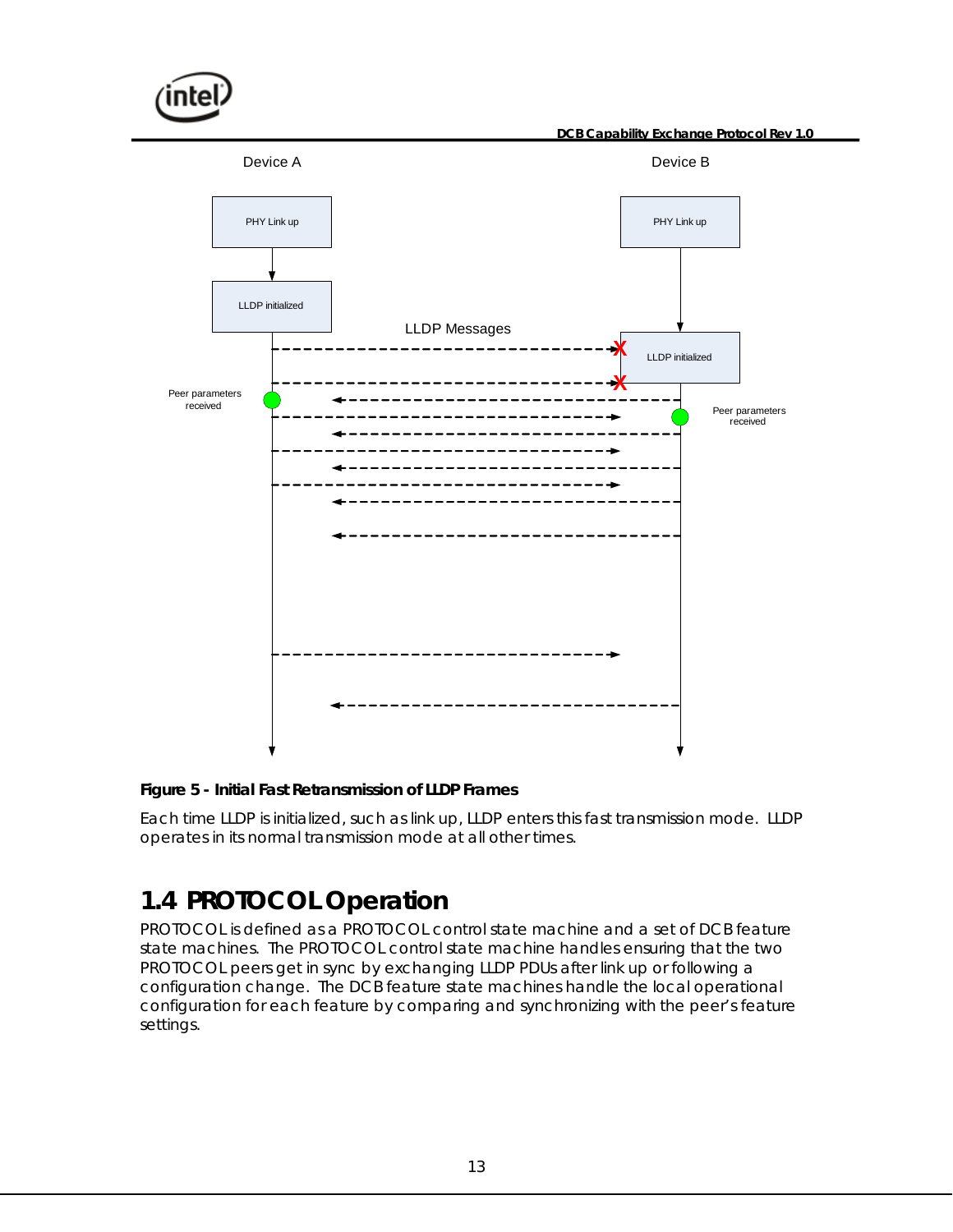<span id="page-13-0"></span>

#### **1.4.1 PROTOCOL TLV Format**

Information about the PROTOCOL control state and DCB feature configuration are exchanged with the peer in PROTOCOL TLVs that are transmitted via LLDP PDUs. Figure 6 shows the general structure of the organizationally specific PROTOCOL TLV. The details of each sub-TLV are covered in the remainder of the document.



#### **Figure 6 - High Level PROTOCOL TLV Structures**

The PROTOCOL Control Sub-TLV and the set of Feature Sub-TLVs can be arranged in any order within the PROTOCOL TLV. Duplicate Sub-TLV's (such as more than one Sub-TLV for the same feature) are not allowed. Duplicates are handled as a configuration error for the feature. A duplicate PROTOCOL Control TLV causes an error for all features. The PROTOCOL sub-TLVs follow the same format as an LLDP TLV – having type, length and information fields. The type field is meaningful within the context of a PROTOCOL TLV and the length specifies the number of octets in the information portion of the sub-TLV.

#### **1.4.1.1 Bit and Octet Ordering Conventions**

PROTOCOL uses the same bit and octet ordering conventions as LLDP.

[The PROTOCOL TLV] contain[s] an integral number of octets. The octets in [a PROTOCOL TLV] are numbered starting from one and increasing in the order they are put into the LLDP frame. The bits are numbered from zero to seven, where zero is the low-order bit.

When consecutive bits within an octet are used to represent a binary number, the highest bit number has the most significant value. When consecutive octets are used to represent a binary number, the lower octet number has the most significant value. All TLVs respect these bit and octet ordering conventions, thus allowing communications to take place.

In the details that follow, the following data types are used to define structures which describe the elements of PROTOCOL sub-TLVs:

- u32 unsigned 32 bit integer
- u16 unsigned 16 bit integer
- u8 unsigned 8 bit integer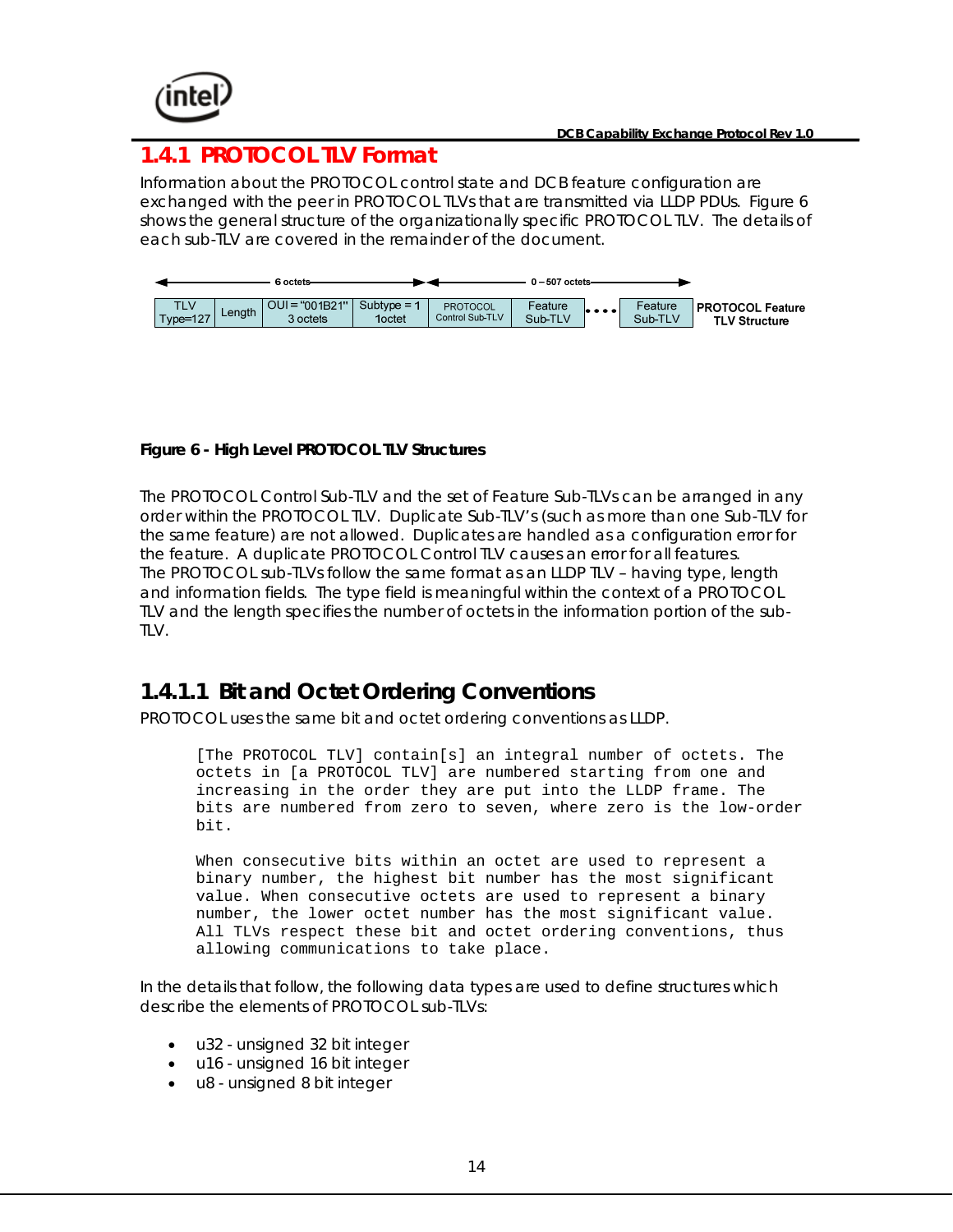<span id="page-14-0"></span>

Elements listed first in a structure have lower octet numbers then subsequent elements. Bit fields within an element occupy the highest to lowest order bits of the element in the order they are listed. The following structure shows an example.

```
SIZE = 6 octets}; 
   u32 fieldD :13; // lowest order bit field in u32 element
   u32 fieldC : 3;
   u32 fieldB : 8;
   u32 fieldA : 8; // highest order bit field in u32 element
   u16 length : 9; // low order bit field in u16 element
   u16 type :7; // high order bit field in u16 element
struct example_tlv {
```
#### **1.4.2 PROTOCOL Control State Machine**

The PROTOCOL Control state machine uses the PROTOCOL Control sub-TLV to exchange information with the peer. In addition, it maintains some additional local state variables to manage the state machine operation. The TLV and state variables are defined in the sections that follow.

#### **1.4.2.1 PROTOCOL Control TLV**

Figure 7 shows the PROTOCOL Control TLV.

```
SIZE = 12 octets 
struct protocol_control_tlv { 
   u16 type :7;<br>u16 Length :9u16 length
 u16 oper_version :8; 
 u16 max_version :8; 
   u32 seqno; : 32;
   u32 ackno; : 32;
};
```
**Figure 7 - PROTOCOL Control TLV Definition**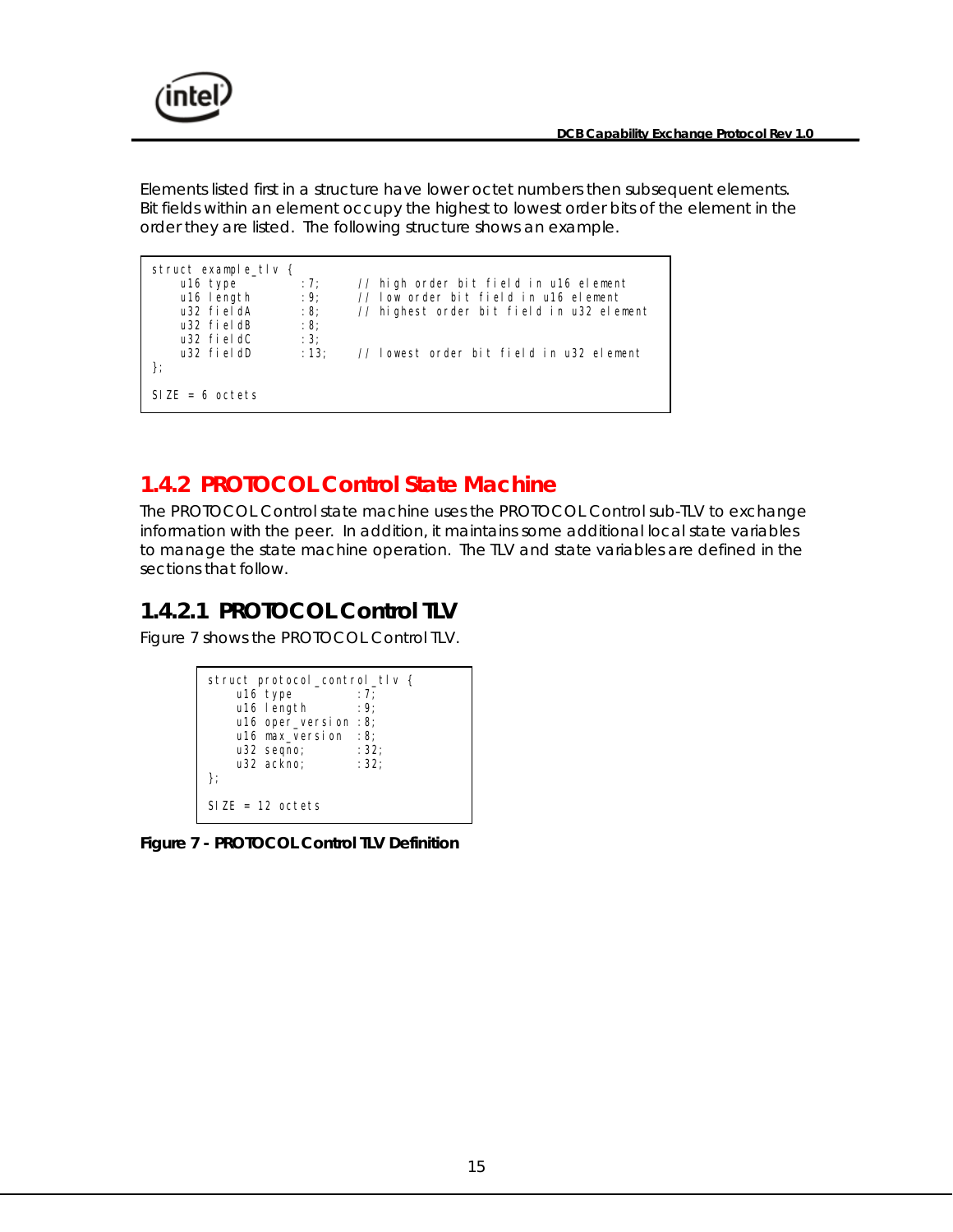

| <b>Field</b>    | <b>Type</b> | Range                      | <b>Default</b><br>Value         | <b>Access</b><br>(RO, RW,<br>NA) | <b>Description</b>                                                                                                                                                                                                                                          |
|-----------------|-------------|----------------------------|---------------------------------|----------------------------------|-------------------------------------------------------------------------------------------------------------------------------------------------------------------------------------------------------------------------------------------------------------|
| Type            | Integer     | N/A                        | 1                               | <b>RO</b>                        | Type code of the PROTOCOL<br>Control sub-TLV.                                                                                                                                                                                                               |
| Length          | Integer     | N/A                        | 10                              | <b>RO</b>                        | Length of the PROTOCOL<br>Control sub-TLV payload (not<br>including the Type and<br>Length fields). The length is<br>less than the maximum<br>possible value (511) as this TLV<br>is packaged inside the<br>PROTOCOL TLV along with<br>other feature TLV's. |
| Oper<br>Version | Integer     | 0.255                      | Highest<br>supported<br>version | <b>RO</b>                        | Operating version of the<br>PROTOCOL protocol. The<br>system adjusts as needed to<br>operate at the highest version<br>supported by both link<br>partners.                                                                                                  |
| Max<br>Version  | Integer     | 0.255                      | Highest<br>supported<br>version | <b>RO</b>                        | Highest PROTOCOL protocol<br>version supported by the<br>system. Version numbers start<br>at zero. The PROTOCOL<br>protocol must be backward<br>compatible with all previous<br>versions.                                                                   |
| SeqNo           | Integer     | $0 \ldots$<br>$(2^{32}-1)$ | $\Omega$                        | <b>RO</b>                        | A value that changes each<br>time an exchanged<br>parameter in one or more of<br>the DCB feature TLV's<br>changes.                                                                                                                                          |
| AckNo           | Integer     | $0 \ldots$<br>$(2^{32}-1)$ | $\overline{0}$                  | <b>RO</b>                        | The SeqNo value from the<br>most recent peer PROTOCOL<br>TLV that has been handled.<br>This acknowledges to the<br>peer that a specific SeqNo<br>has been received.                                                                                         |

The following table lists the fields in the PROTOCOL Control TLV.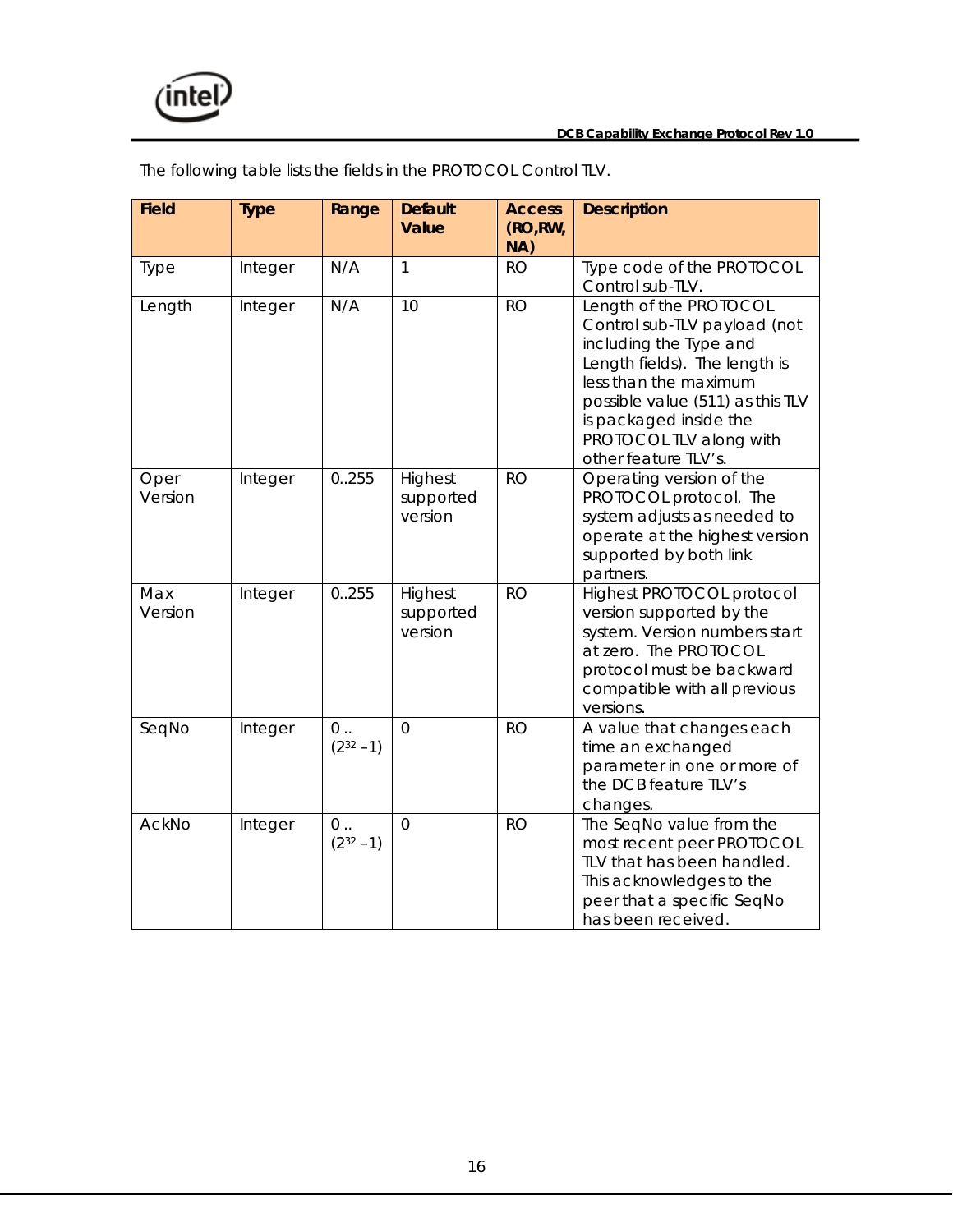<span id="page-16-0"></span>

**Table 1 - PROTOCOL Control TLV Fields** 

#### **1.4.2.2 PROTOCOL Control State Variables**

The following table lists the local state variables used to maintain the PROTOCOL Control state machine.

| <b>State</b><br>Variable | Type    | Range              | <b>Default</b><br>Value | <b>Access</b><br>(RO, RW,<br>NA) | <b>Description</b>                                                                                                                                                         |
|--------------------------|---------|--------------------|-------------------------|----------------------------------|----------------------------------------------------------------------------------------------------------------------------------------------------------------------------|
| MyAckNo                  | Integer | $0$<br>$(232 - 1)$ |                         | <b>RO</b>                        | The 'AckNo' from the most<br>recent peer PROTOCOL TLV<br>that has been handled. This is<br>an acknowledgement from<br>the peer that a specific<br>SeqNo has been received. |

#### **Table 2 - PROTOCOL Control state variables**

#### **1.4.2.3 PROTOCOL Control State Machine**

In addition to the TLV fields and state variables previously described, the PROTOCOL Control state machine uses the following mechanisms:

- **somethingLocalChanged** this is an indication from the PROTOCOL state machine to the LLDP module that there is a new PROTOCOL TLV to transmit.
- **somethingRemoteChanged** this is an indication from the LLDP module to the PROTOCOL Control state machine that there is new information from the peer (such as new PROTOCOL TLV or data has expired).
- **remoteFeatureChanged** the PROTOCOL Control state machine provides this indication to the DCB Feature state machines after it has received the remoteFeatureChanged indication.
- The **SeqNo** and **MyAckNo** variables are visible to the DCB Feature state machines.

Figure 8 shows the operation of the PROTOCOL Control state machine. Note that the diagram is defined using an infinite loop model (such as no waiting). Implementations might use event waiting mechanisms as long as the function of the state machine is preserved.

A few notes concerning the notations used in Figure 8:

- PROTOCOL Control TLV fields and state variables are used directly such as SeqNo)
- Variables from the Feature state machines are identified by pre-pending Feature to the variable: For example, Feature.Syncd refers to a variable called Syncd from a Feature state machine.
- ILV fields received from the peer are identified as: Rx.<machine>.<variable> i.e. 'Rx.Protocol.SeqNo.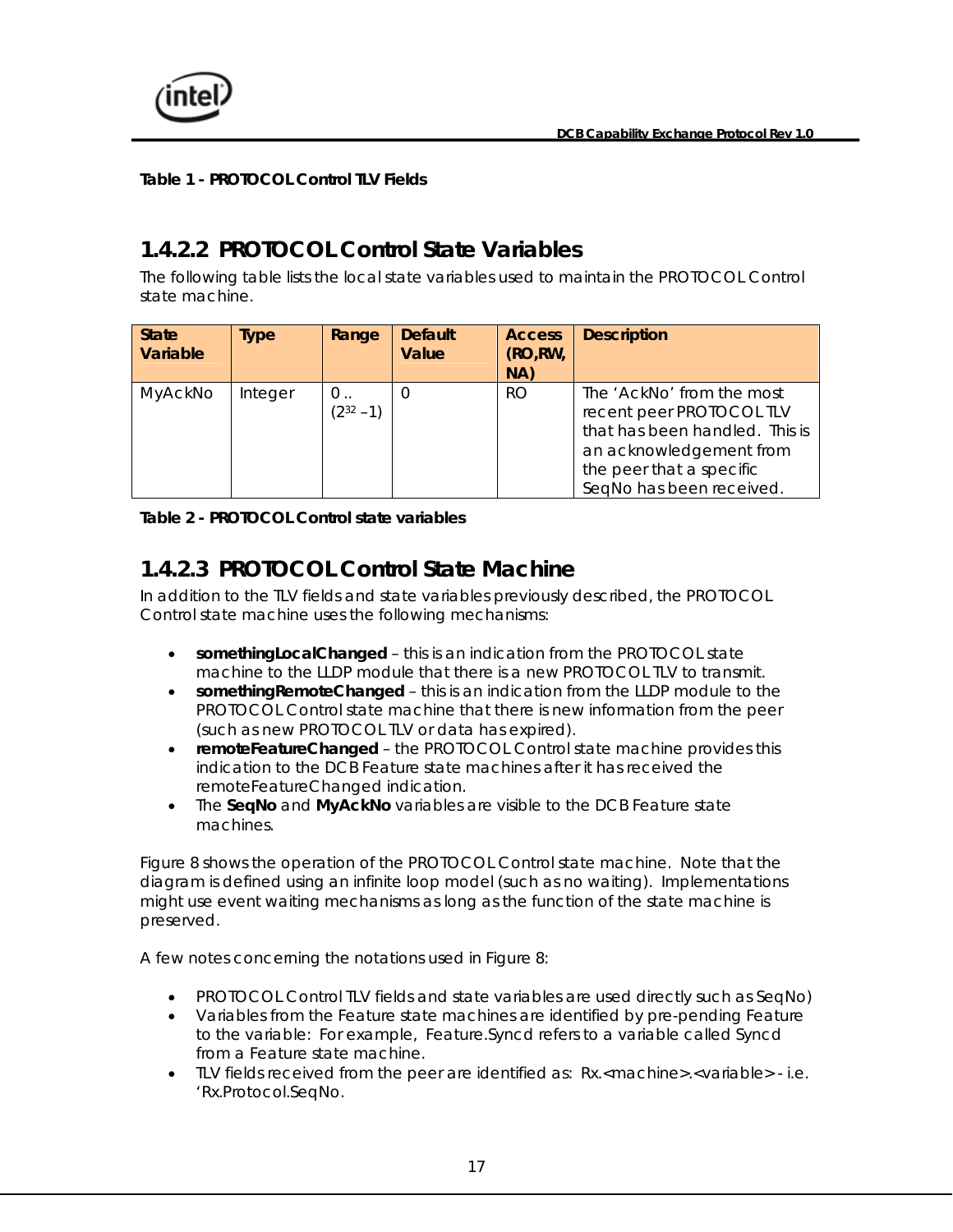<span id="page-17-0"></span>

**Figure 8 - PROTOCOL Control State Machine Diagram**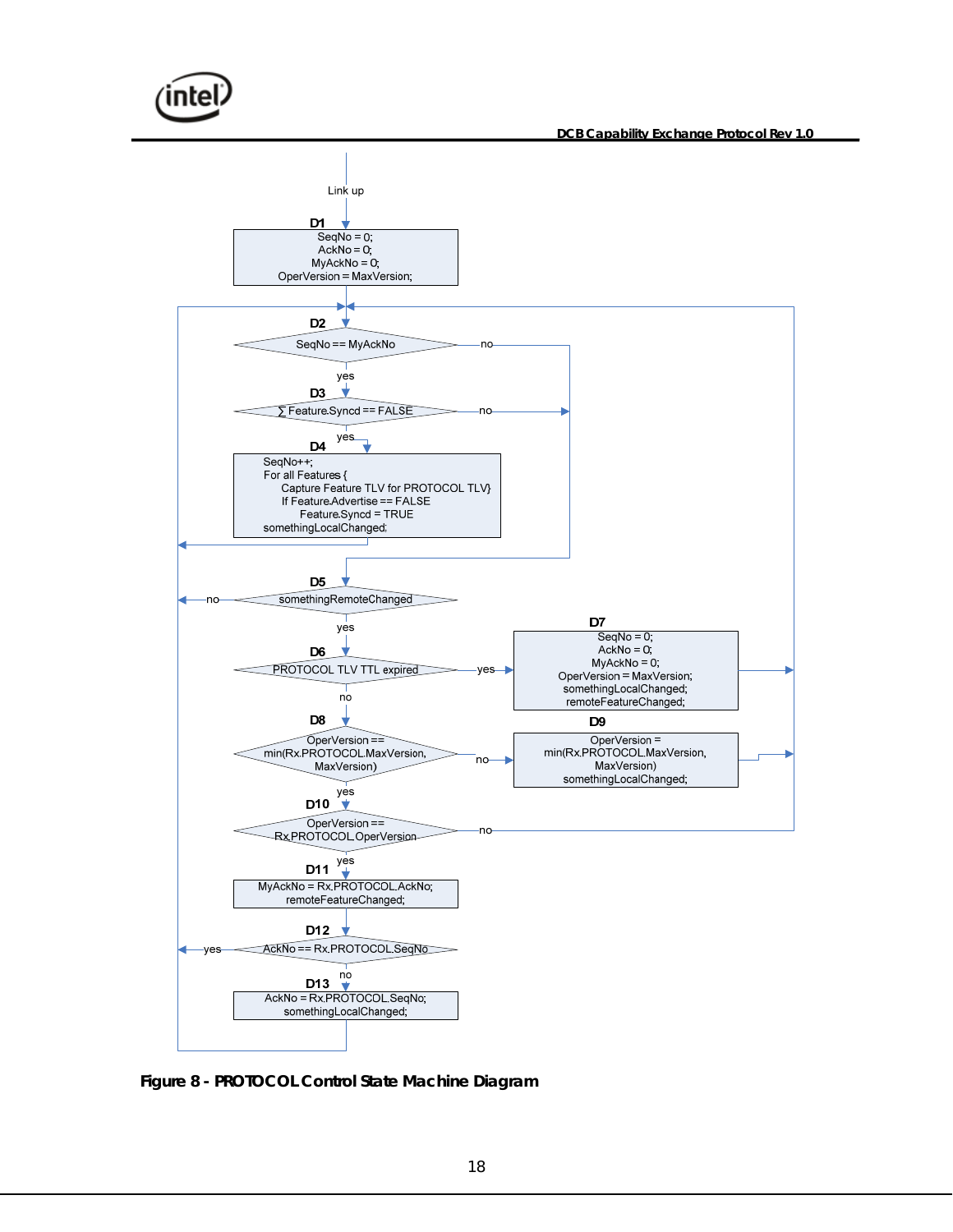<span id="page-18-0"></span>

Commentary on the PROTOCOL Control state machine diagram by reference label (D*x*):

- D6 and D7: If the PROTOCOL TLV from the peer has expired, then the local side resets similar to a link up. This is a different case than an actual link down, which would cause this state machine to exit.
- D13: The peer has sent a Control TLV with a new sequence number. Send a new Control TLV with an updated AckNo field.

#### **1.4.3 DCB Feature State Machine**

This section defines the operation of the DCB Feature state machine. The configuration of each DCB feature is managed by an independent DCB Feature state machine; however, the operation of the DCB Feature state machine is common for all features.

#### **1.4.3.1 DCB Feature TLV**

Figure 9 shows the common TLV header structure used for all DCB feature sub-TLV's. Feature specific TLV parameters are pre-pended with this header.

| struct PROTOCOL tlv header { |      |
|------------------------------|------|
| u16 type                     | : 7: |
| u16 length                   | : 9: |
| $u32$ oper_version : 8;      |      |
| u32 max version              | :8;  |
| u32 enable                   | : 1: |
| u32 willing                  | : 1: |
| $1132$ error                 | : 1: |
| u32 reserved                 | : 5; |
| u32 sub_type                 | :8;  |
| };                           |      |
| $SIZE = 6 octets$            |      |
|                              |      |

**Figure 9 – DCB Feature TLV Header Definition** 

Figure 10 shows a generic DCB Feature TLV structure. The details of each feature specific parameter structure are defined in the upcoming DCB Feature sections.



**Figure 10 – Generic DCB Feature TLV** 

The following table lists the fields in the DCB Feature TLVs that are used to define the operation of the DCB Feature state machine.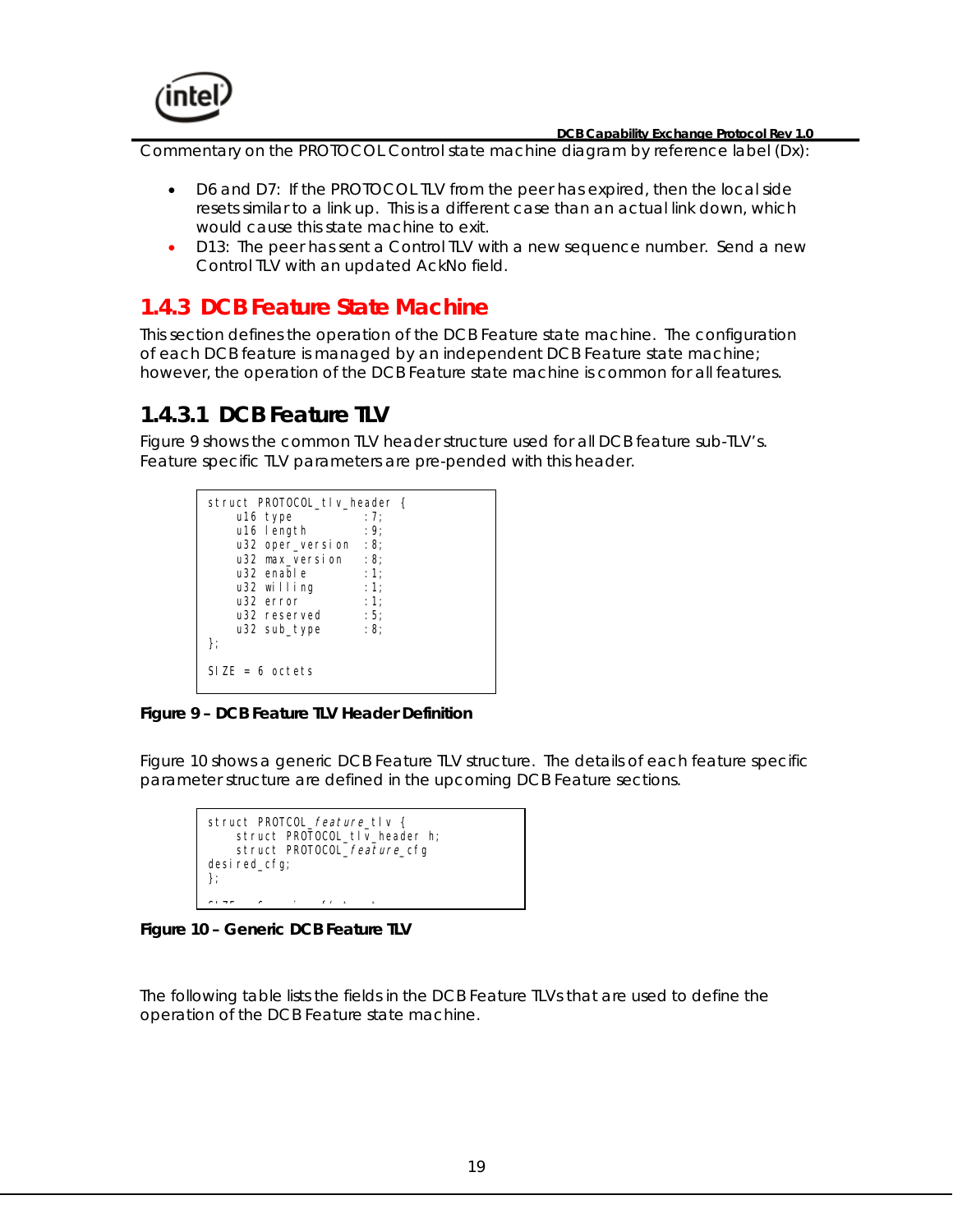

Field | Type | Range | Default **Value Access (RO,RW, NA) Description**  Type  $\vert$  Integer  $\vert$  2..127  $\vert$  N/A  $\vert$  RO  $\vert$  Type code of the DCB Feature. Following is a list of defined types: 1 – PROTOCOL Control (not a feature) 2 – Priority Groups 3 – Priority Flow Control  $4 - BCN$ 5 – Application 6 – Logical Link Down Length  $\vert$  Integer  $\vert N/A \vert N/A \vert$  RO Length of the DCB Feature sub-TLV payload (not including the Type and Length fields). The length is less than the maximum possible value (511) as this TLV is packaged inside the PROTOCOL TLV along with other feature TLV's. Oper Version Integer  $\vert 0..255 \vert$  Highest supported RO **Operating version of the** feature. The system adjusts to operate at the highest version supported by both link partners. Integer | 0..255 | Highest supported RO | Highest feature version supported by the system.

 **DCB Capability Exchange Protocol Rev 1.0** 

| Max<br>Version | Integer        | 0.255          | Highest<br>supported | <b>RO</b> | Highest feature version<br>supported by the system.<br>Version numbers start at zero.<br>The feature must be backward<br>compatible for all previous<br>versions.                                                                                                                                                                                                                                                                          |
|----------------|----------------|----------------|----------------------|-----------|--------------------------------------------------------------------------------------------------------------------------------------------------------------------------------------------------------------------------------------------------------------------------------------------------------------------------------------------------------------------------------------------------------------------------------------------|
| Enable         | <b>Boolean</b> | Truth<br>value | True                 | <b>RW</b> | Locally administered<br>parameter that indicates<br>whether the DCB feature is<br>enabled or not.                                                                                                                                                                                                                                                                                                                                          |
| Willing        | Boolean        | Truth<br>value | <b>True</b>          | <b>RW</b> | Locally administered<br>parameter that indicates<br>whether this feature accepts<br>its configuration from the peer<br>or not. When set to TRUE, the<br>system uses the DesiredCfg<br>supplied by a !Willing peer as<br>the OperCfg. A system set to<br>Willing must be capable of<br>accepting any valid<br>DesiredCfg for the feature<br>from the peer. If both local<br>and remote systems have the<br>same value for the Willing flag, |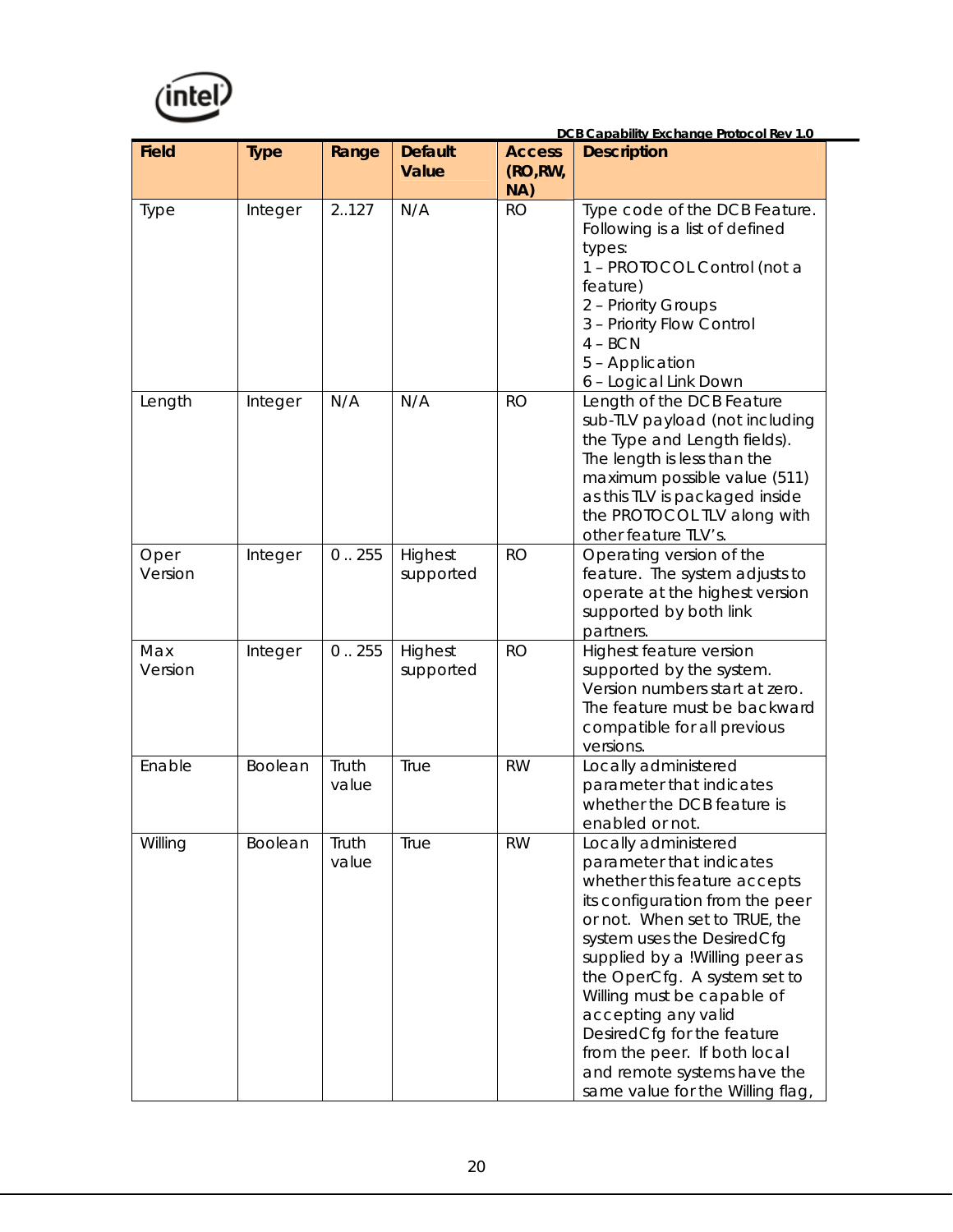<span id="page-20-0"></span>

|            |           |                |           |           | DCB Capability Exchange Protocol Rev 1.0                                                                                                                                                                                                                                                                                                                                                                                                                                                                                       |
|------------|-----------|----------------|-----------|-----------|--------------------------------------------------------------------------------------------------------------------------------------------------------------------------------------------------------------------------------------------------------------------------------------------------------------------------------------------------------------------------------------------------------------------------------------------------------------------------------------------------------------------------------|
|            |           |                |           |           | then the local DesiredCfg is<br>used and the operational<br>outcome of the exchange is                                                                                                                                                                                                                                                                                                                                                                                                                                         |
|            |           |                |           |           | determined by the<br>Compatible method of the<br>feature.                                                                                                                                                                                                                                                                                                                                                                                                                                                                      |
| Error      | Boolean   | Truth<br>value | False     | <b>RO</b> | Indicates that an error has<br>occurred during the<br>configuration exchange with<br>the peer. Error is set TRUE when<br>the OperCfg and OperMode<br>of a feature cannot be set as<br>the protocol requires. Error is<br>also set to TRUE when the<br>Compatible method for the<br>feature fails. The Feature turns<br>OperMode to FALSE if either<br>the local or remote Error flag is<br>set to TRUE.<br>Duplicate TLV's for the same<br>Type/SubType or the<br>PROTOCOL Control TLV also<br>causes Error to be set to TRUE. |
| SubType    | Integer   | 0.255          | <b>NA</b> | <b>RO</b> | The Application TLV (Type == $5$ )<br>and Logical Link Down TLV<br>$(Type == 6)$ might have<br>multiple SubType values<br>defined that represent specific<br>types of network traffic. All<br>other Feature TLV Types set the<br>SubType field to zero.<br>In general, the Type and<br>SubType, taken together,<br>identify a unique feature that is<br>managed by an instance of<br>the DCB Feature State<br>Machine.                                                                                                         |
| DesiredCfg | Structure | <b>NA</b>      | <b>NA</b> | <b>RW</b> | This represents the locally<br>configured values of the<br>feature specific configuration.                                                                                                                                                                                                                                                                                                                                                                                                                                     |

| Table 3 - DCB Feature TLV header field definitions |
|----------------------------------------------------|
|----------------------------------------------------|

### **1.4.3.2 DCB Feature State Variables**

The following table lists the additional state variables used to maintain each DCB Feature state machine.

| State Variable<br><b>Type</b> | <b>Range Default</b> | Value | (RO,RW) | <b>Access Description</b> |
|-------------------------------|----------------------|-------|---------|---------------------------|
|-------------------------------|----------------------|-------|---------|---------------------------|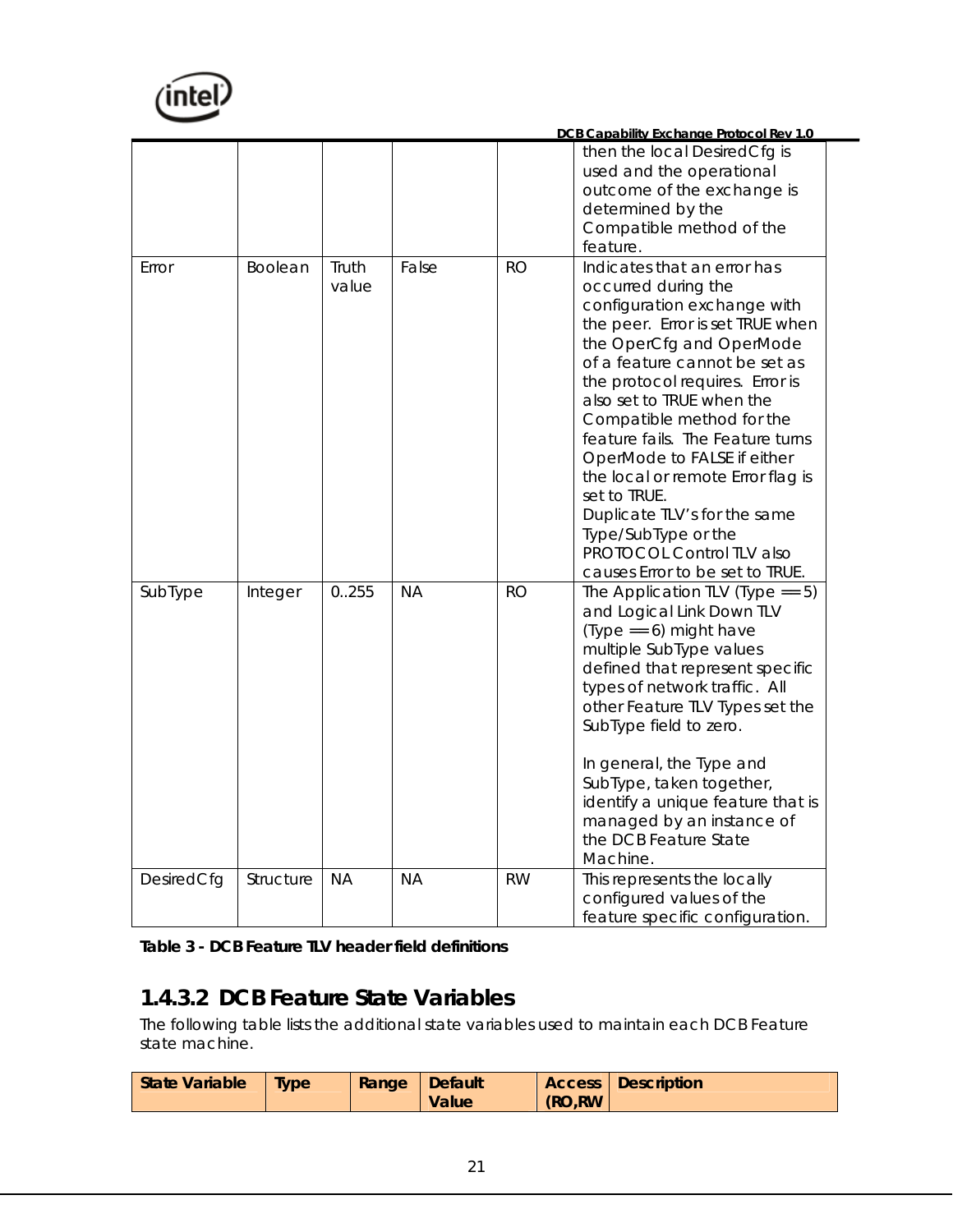<span id="page-21-0"></span>

|               |                |                     |            | , NA)     |                                                                                                                                                                                                |
|---------------|----------------|---------------------|------------|-----------|------------------------------------------------------------------------------------------------------------------------------------------------------------------------------------------------|
| Advertise     | <b>Boolean</b> | Truth<br>value      | True       | <b>RW</b> | Locally administered<br>parameter that indicates<br>whether this feature is<br>exchanged in the<br>PROTOCOL TLV. When<br>Advertise is False, received<br>TLVs for this feature are<br>ignored. |
| OperMode      | Boolean        | Truth<br>value      | False      | <b>RO</b> | Operational state of the<br>feature.                                                                                                                                                           |
| FeatureSyncNo | Integer        | $0$<br>$(2^{32}-1)$ |            | <b>RO</b> | When Syncd is False, this<br>indicates the value that<br>Protocol.SeqNo must<br>become equal to before<br>Syncd can become True.                                                               |
| Syncd         | Boolean        | Truth<br>value      | False      | <b>RO</b> | Indicates whether the<br>current DesiredConfig has<br>been received by the peer.                                                                                                               |
| OperCfg       | Structure      | <b>NA</b>           | DesiredCfg | <b>RO</b> | The operating configuration<br>of the feature - set to either<br>DesiredCfg or PeerCfg.                                                                                                        |
| PeerCfg       | Structure      | <b>NA</b>           | N/A        | <b>RO</b> | The DesiredCfg of the peer<br>- as received in a<br>PROTOCOL TLV from the<br>peer.                                                                                                             |
| PeerWilling   | Boolean        | Truth<br>value      | N/A        | <b>RO</b> | The Willing state of the peer<br>- as received in a<br>PROTOCOL TLV from the<br>peer.                                                                                                          |

**Table 4 - PROTOCOL state variable definitions for the DCB Feature state machine** 

#### **1.4.3.3 DCB Feature State Machine**

In addition to the TLV fields and state variables previously described, the DCB Feature state machine uses the following mechanisms:

- **remoteFeatureChanged**  this represents an indication from the PROTOCOL Control state machine that there is new information from the peer (such as a new PROTOCOL TLV or data has expired).
- The **Syncd** variable from each DCB Feature state machine is visible to the PROTOCOL Control state machine.
- Each feature has a method called **Compatible** which is used to compare the DesiredCfg and PeerCfg.
- Each feature retrieves **LocalParams** from non-volatile storage or sets them to default values at link up.
- **Local parameter change** indicates that a configurable DCB Feature TLV field or state variable has been modified on the local system.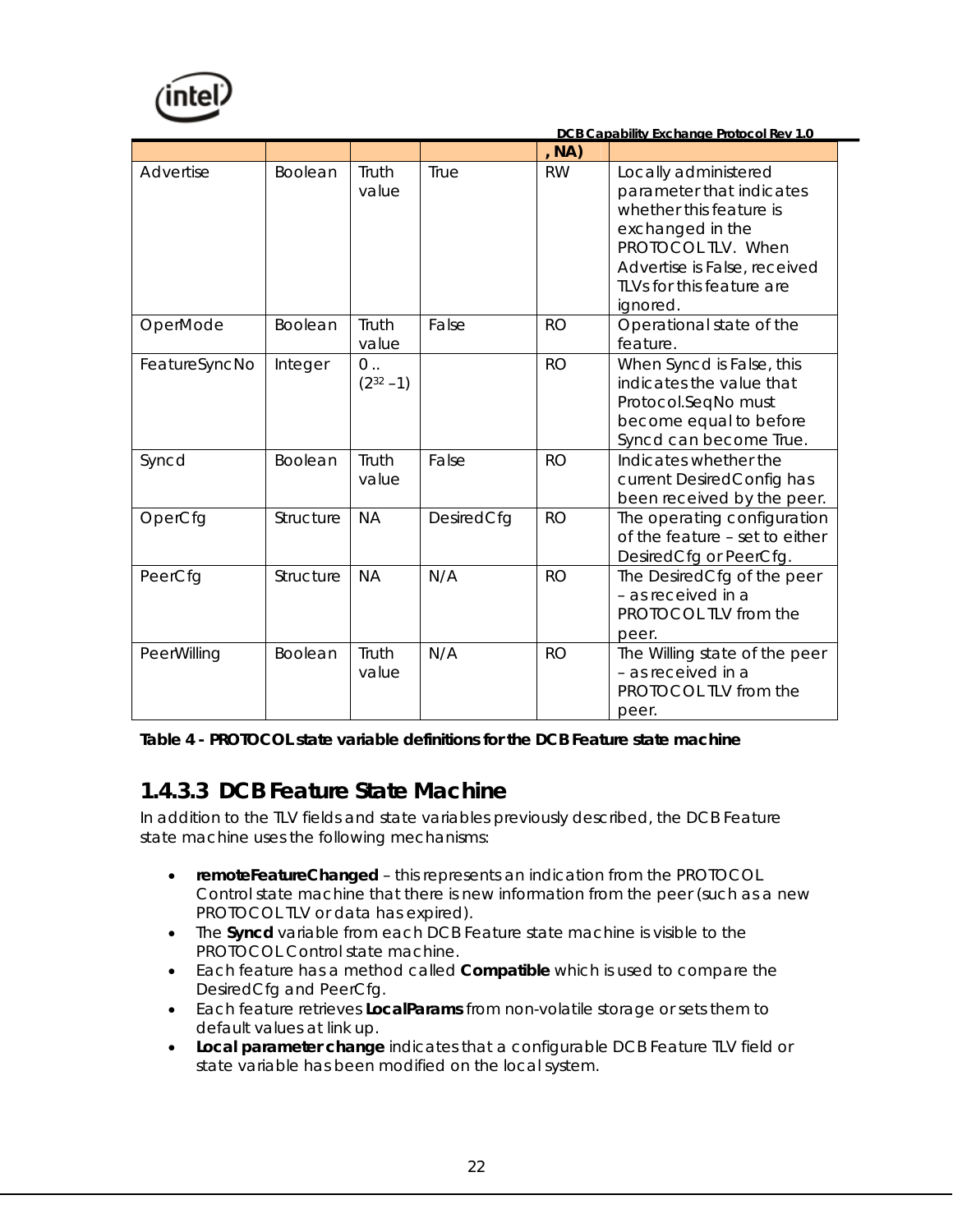

Figure 11 shows the operation of the DCB Feature state machine. Note that the figure is defined using an infinite loop model (such as no waiting). Implementations might use event waiting mechanisms as long as the function of the state machine is preserved.

A few notes concerning the notations used in Figure 11:

- TLV fields and state variables are used directly (e.g. SeqNo)
- State machines are identified as either PROTOCOL or Feature (e.g. PROTOCOL.SeqNo refers to the SeqNo variable from the PROTOCOL Control state machine).
- TLV fields received from the peer are identified as: Rx.<machine>.<variable> such as Rx.PROTOCOL.SeqNo.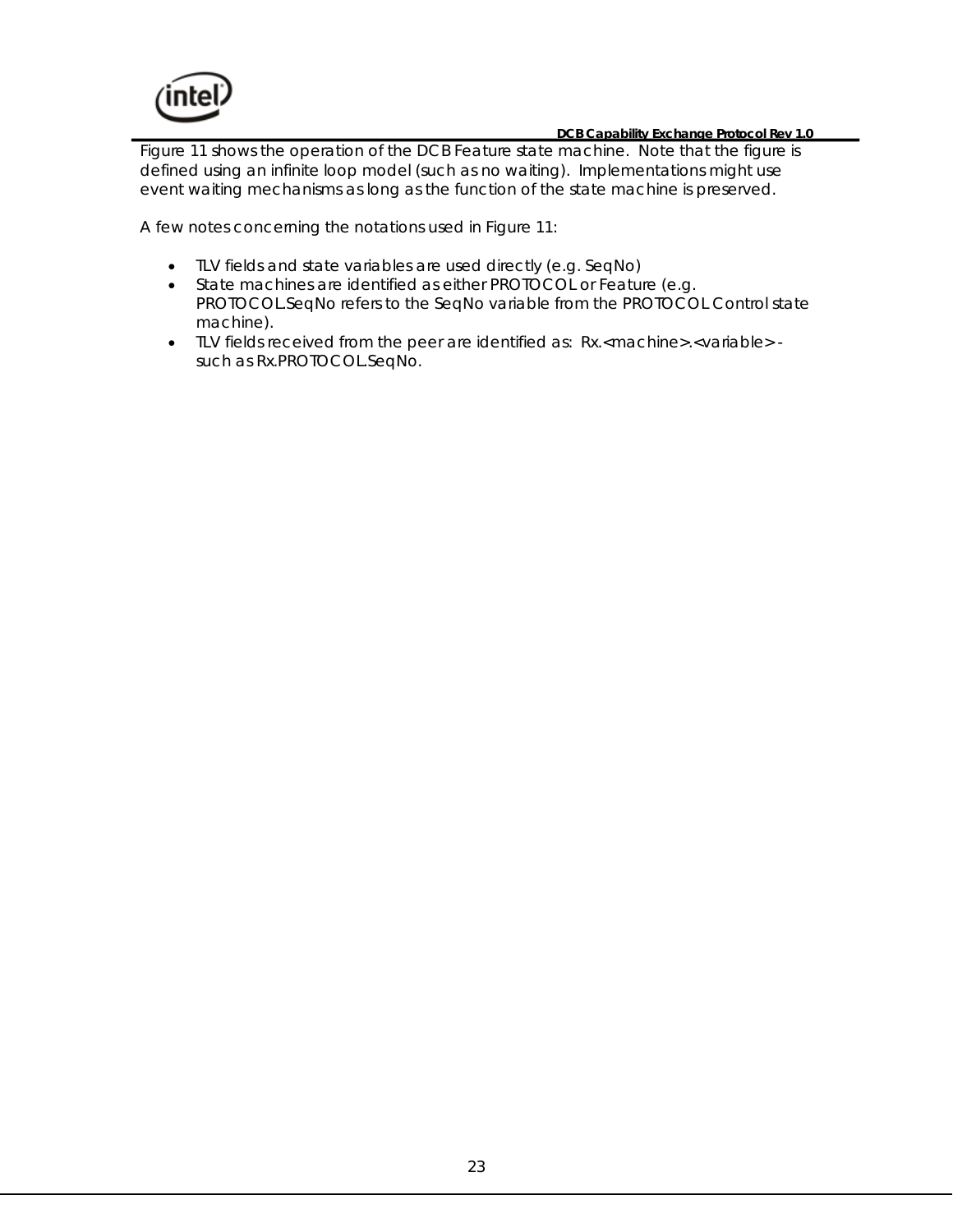<span id="page-23-0"></span>

**Figure 11 - DCB Feature State Machine**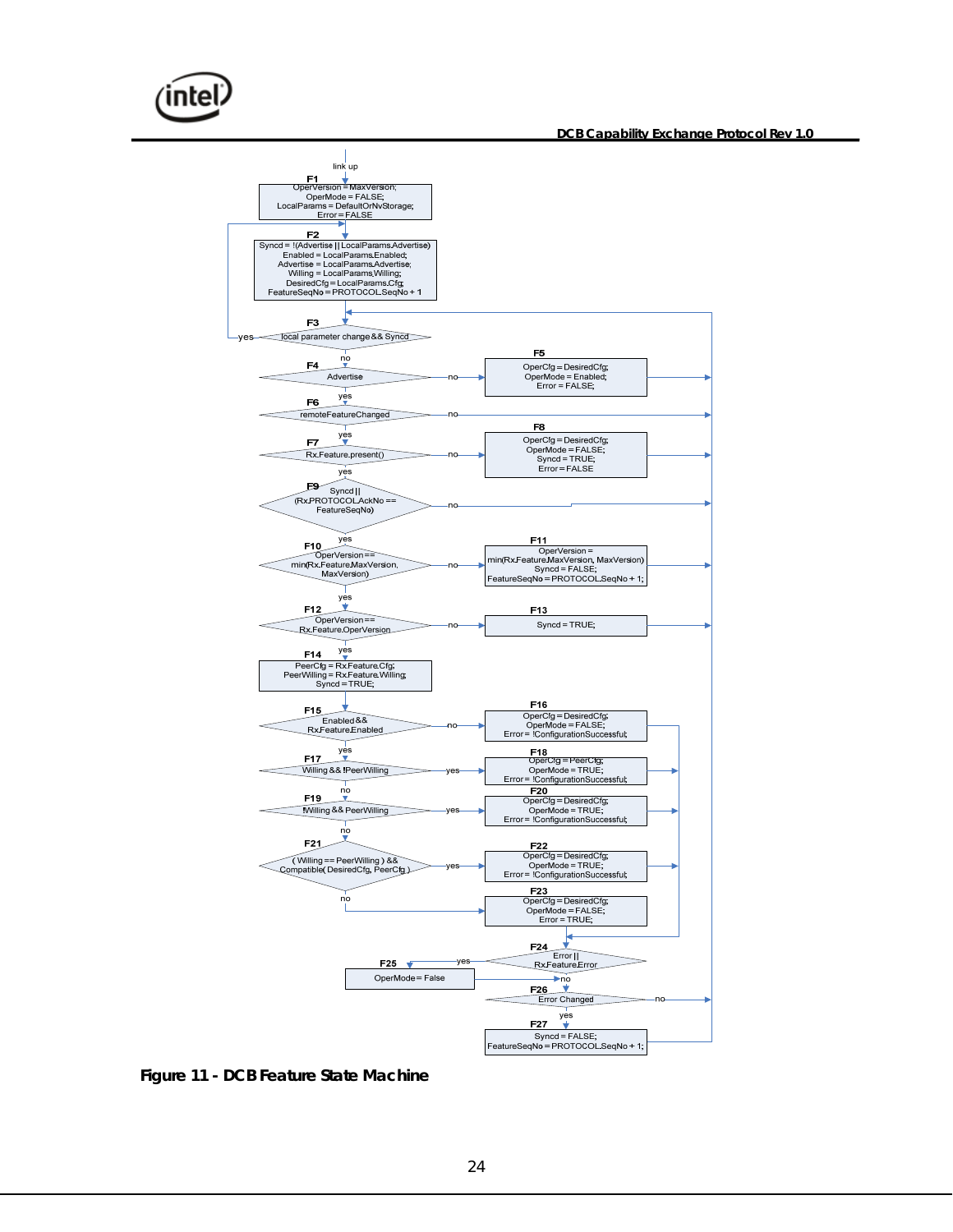<span id="page-24-0"></span>

Commentary on the DCB Feature state machine by reference label (F*x*):

- F2: If multiple features experience a change and set Syncd to FALSE, it is possible that the first change triggers the Control state machine to send an LLDP message. Additional pending changes do not get sent until the first change has been acknowledged (per D2 of Control state machine). In other words, the SeqNo's ratchet up and are acknowledged one value at a time. For example, the AckNo from the peer could be 9, the local SeqNo is 10, and multiple features could be pending with FeatureSeqNo at 11. A PDU with SeqNo 11 is not sent until an AckNo of 10 is received.
- F7: If 'remoteFeatureChanged' was the expiration of the PROTOCOL TLV TTL, then the feature is not present and OperMode is set to FALSE.
- F5 (any place OperCfg is set) The hardware configuration for the feature takes place at the point OperCfg is set and the OperMode is set. The implementation might keep track of whether or not the OperCfg and OperMode have actually changed and require an update to the hardware configuration.
- F16, F18, F20, F22 The Error flag is set based on the success or failure of updating the feature configuration, which is occurring implicitly here and is represented by the ConfigurationSuccessful flag. Error indicates that a problem outside the scope of the protocol has occurred, which prevented the feature configuration from being successful.
- F23 Error is explicitly set to TRUE here to indicate that the two peers have a DCB configuration that is not compatible.

#### **1.4.4 Manager Notifications**

Implementations might choose to generate notifications when certain events occur. These types of events could include:

- Conditions indicating possible configuration error –for example, when the Compatible method fails.
- Conditions where the feature is not present on the peer. This can happen when a device does not support a feature (not really an error) or if the feature's Advertise flag is off (possible configuration error).
- The peer stops responding as evidenced by an LLDP timeout event (delivered via the somethingRemoteChanged indication).
- Each time the Error flag is set to TRUE.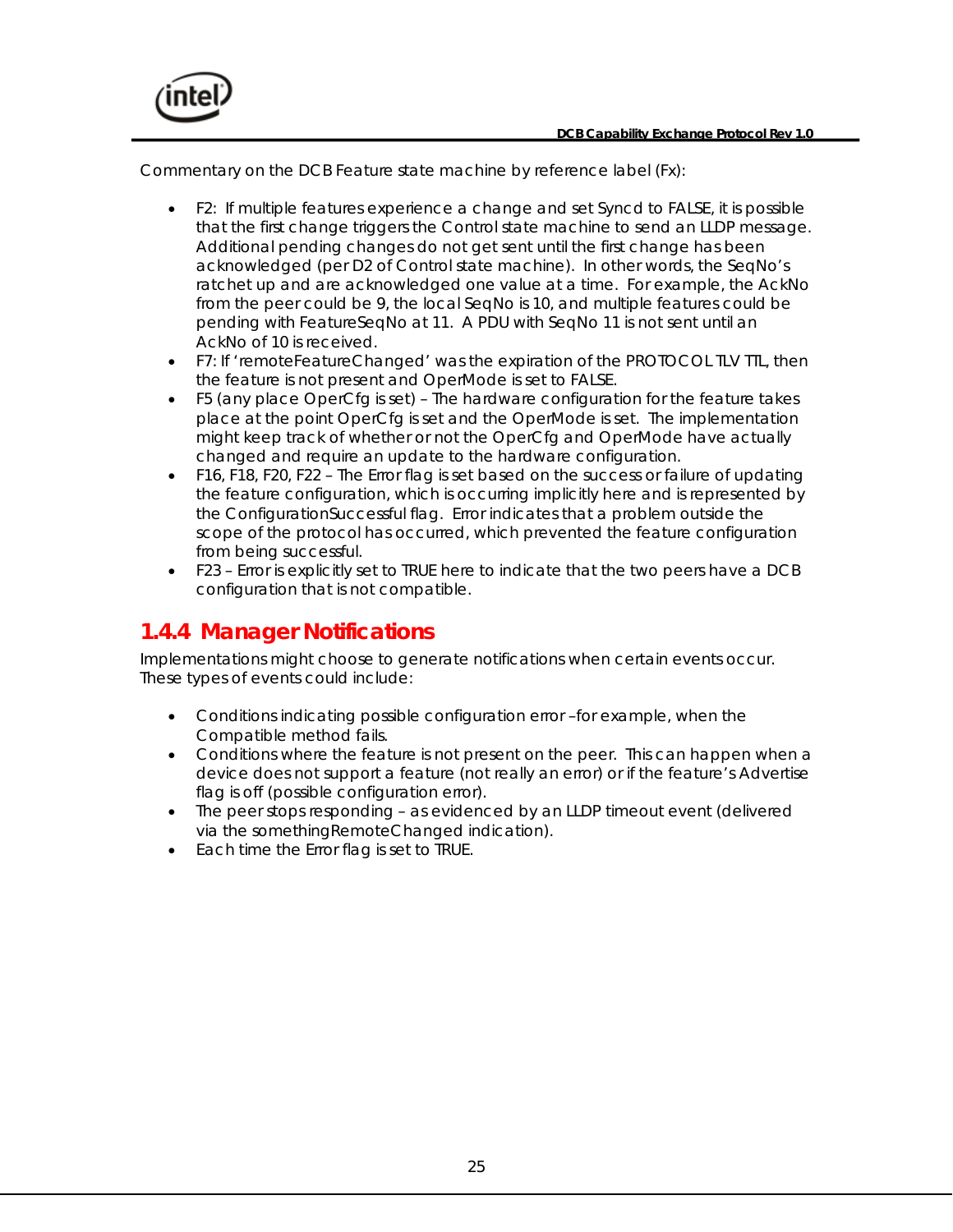<span id="page-25-0"></span>

# **2. DCB Features**

This section defines the DCB Feature parameters and statistics.

# **2.1 Priority Group Feature**

This section describes the details of the Priority Group feature. The Priority Groups Specification provides configuration tables as well as a scheduling algorithm for managing bandwidth for various traffic classes on a converged link.

NOTE: Although it is expected that DCB devices will eventually provide scheduling functionality as specified in the Priority Group specification (or better), legacy implementations exist. To encourage wider adoption, this Priority Group Feature allows legacy implementations to match scheduler capabilities to the behavior implied by the Priority Group specification as close as possible. All PROTOCOL implementations must be capable of advertising the Priority Group TLV.

#### **2.1.1 Priority Group Parameters**

The following table lists the Priority Group parameters. Note that some parameters are defined with Local scope. This means that they are configured locally, are not exchanged via PROTOCOL, and do not interact with the PROTOCOL protocol state machines.

| Parameter                                        | <b>Syntax</b> | Range | <b>Default</b><br>Value | <b>Access</b><br>(RO, RW,<br>NA) | Scope         | <b>Description</b>                                                                                                             |
|--------------------------------------------------|---------------|-------|-------------------------|----------------------------------|---------------|--------------------------------------------------------------------------------------------------------------------------------|
| <b>Bandwidth</b><br>Group<br>(BWG)<br>Allocation | Table         |       |                         |                                  |               |                                                                                                                                |
| <b>BWG ID</b><br>(index)                         | Integer       | 0.7   |                         | <b>RW</b>                        | Exchange<br>d | Queue bandwidth<br>group                                                                                                       |
| <b>BWG</b><br>Percentage                         | Integer       | 0.100 |                         | <b>RW</b>                        | Exchange<br>d | Percentage of link<br>bandwidth                                                                                                |
| <b>User Priority</b><br>Allocation               | Table         |       |                         |                                  |               |                                                                                                                                |
| <b>User Priority</b><br>(index)                  | Integer       | 0.7   |                         | <b>RW</b>                        | Exchange<br>d |                                                                                                                                |
| <b>BWG ID</b>                                    | Integer       | 0.7   |                         | <b>RW</b>                        | Exchange<br>d | BWG to which the<br>priority belongs                                                                                           |
| <b>User Priority</b><br>Percentage               | Integer       | 0.100 |                         | <b>RW</b>                        | Exchange<br>d | Percentage of BWG<br>bandwidth                                                                                                 |
| <b>Strict Priority</b>                           | Integer       | 0.2   |                         | <b>RW</b>                        | Exchange<br>d | Strict priority settings:<br>0 - no strict priority<br>1 - Group Strict<br>Priority (GSP)<br>2 - Link Strict Priority<br>(LSP) |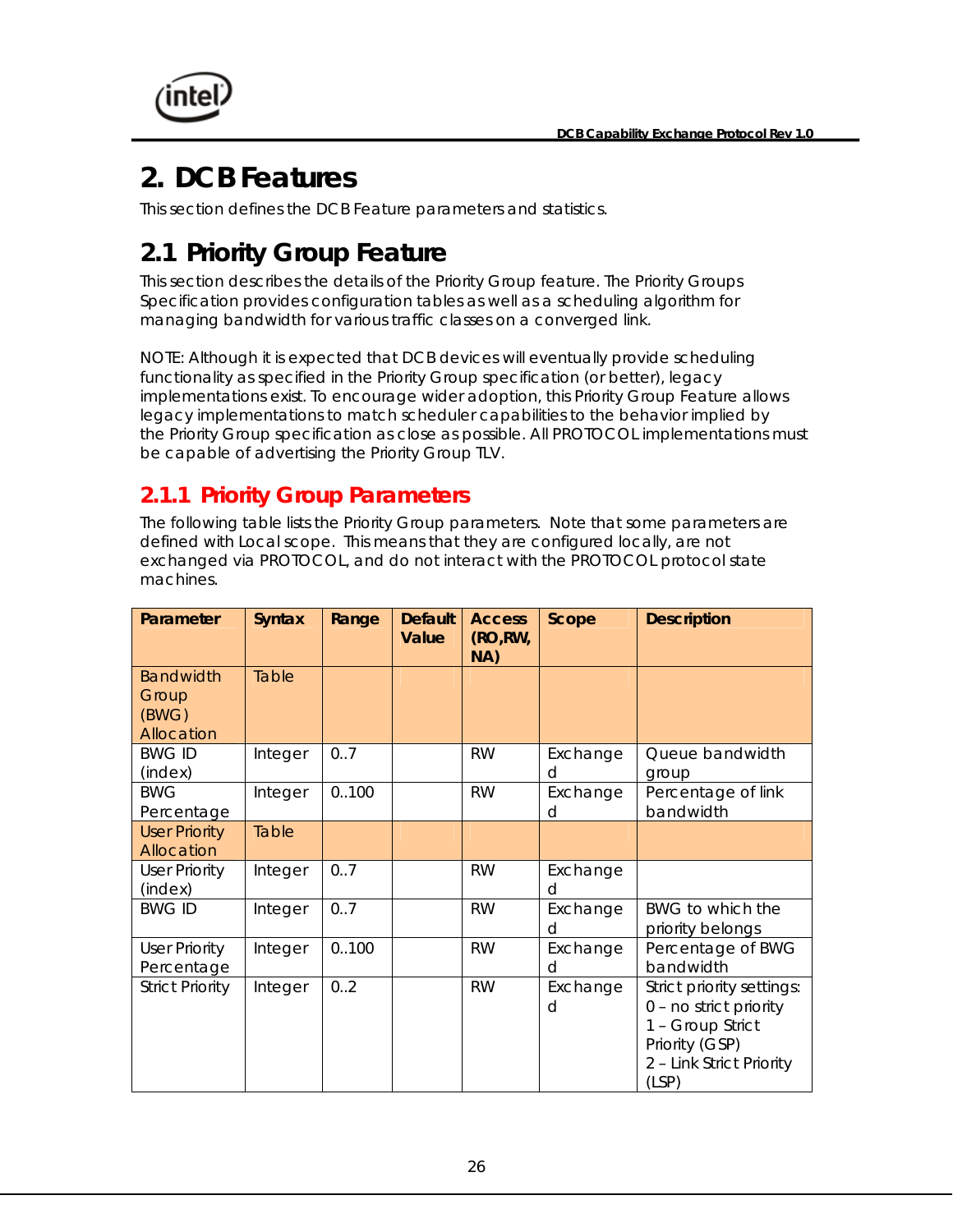<span id="page-26-0"></span>

**Table 5 - Priority Group Parameters** 

#### **2.1.2 Priority Group TLV**

Figure 12 shows Priority Group parameters structure that is used in the Priority Group Feature TLV.

```
SIZE = 24 octets 
          u8 bwg_id :3; /* BWG ID */<br>u8 strict_prio :2; /* 1: LSP, 2
          u8 strict_prio : 2; \frac{1}{2} /* 1: LSP, 2: GSP, 3: reserved */<br>u8 : 3;
           u8 :3; 
     u8 bw_percentage; /* percentage of BWG bandwidth */<br>} pg_up_settings[8]; /* Index is user priority */
                                     \frac{1}{2} index is user priority */
}; 
struct PROTOCOL_pg_cfg { 
     u8 bwg_percentages[8]; /* percentage of link BW per BWG */
     struct}
```
**Figure 12 - Priority Group Parameters Structure** 

#### **2.1.3 Priority Group Parameter Comparison**

Table 6 lists how the Priority Group parameters of the local and peer nodes are compared to determine if they match or not.

**Table 6 - Priority Groups Parameter Comparison** 

| Parameter                               | Comparison     |
|-----------------------------------------|----------------|
| <b>Bandwidth Group (BWG) Allocation</b> |                |
| <b>BWG ID (index)</b>                   | Needs to match |
| <b>BWG Percentage</b>                   | Needs to match |
| <b>User Priority Allocation</b>         |                |
| User Priority (index)                   | Needs to match |
| <b>BWG ID</b>                           | Needs to match |
| <b>User Priority Percentage</b>         | Needs to match |
| <b>Strict Priority</b>                  | Needs to match |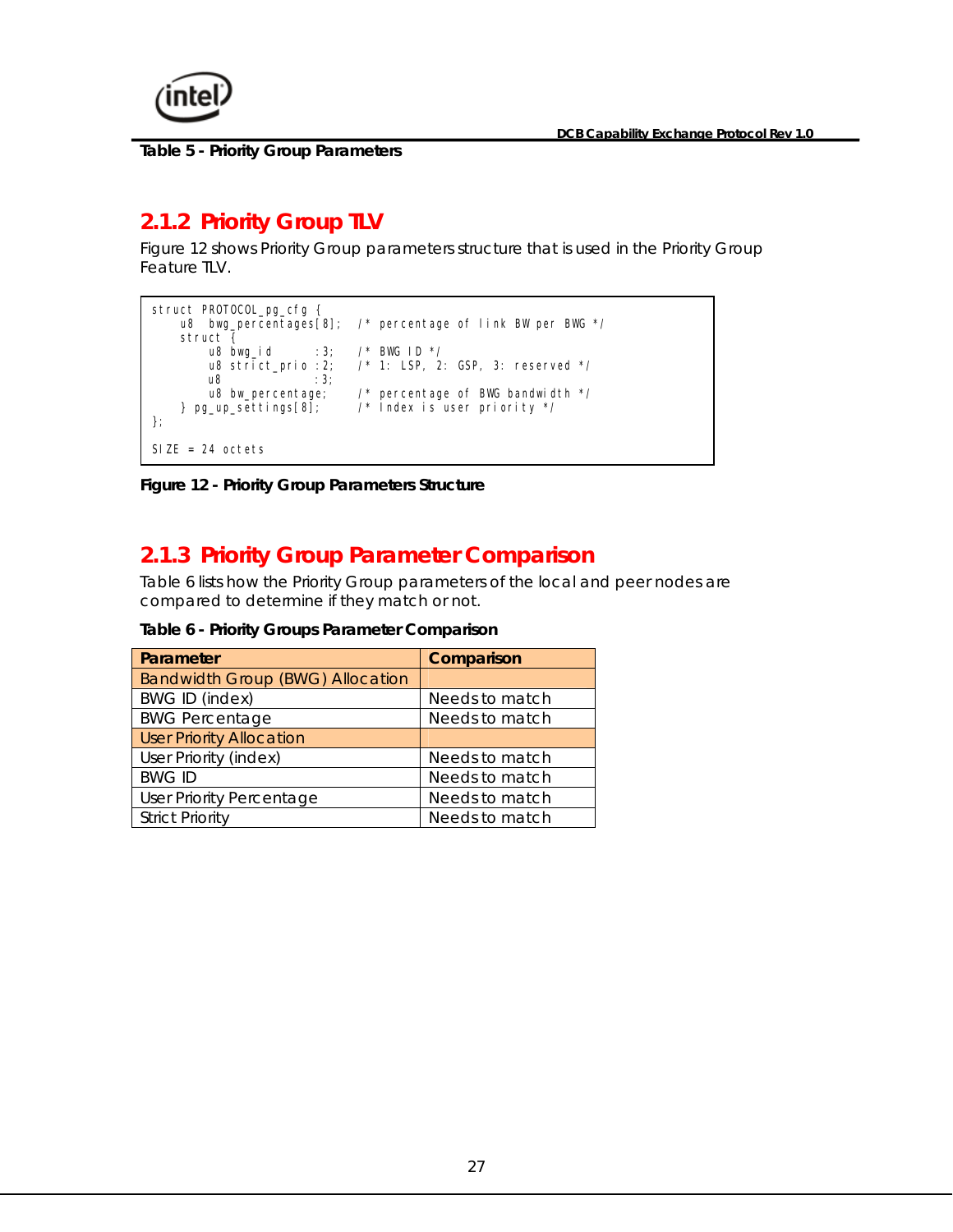<span id="page-27-0"></span>

# **2.2 Priority Flow Control (PFC) Feature**

This section describes the details of the Priority Flow Control feature. This feature is important to provide "no-drop" packet delivery for certain traffic classes while maintaining existing LAN behavior for other traffic classes on converged link.

NOTE: Legacy implementations that do not support Priority Flow Control can signal this by setting "Enable" to FALSE. This effectively disables the Priority Flow Control feature at which time the peers fall back to configured 802.3x PAUSE behavior. All PROTOCOL implementations must be capable of advertising the Priority Flow Control TLV.

### **2.2.1 Priority Flow Control Parameters**

Table 7 lists the Priority Flow Control parameters.

| Parameter                       | <b>Syntax</b> | Rang<br>e | <b>Default</b><br>Value | <b>Access</b><br>(RO, RW,<br>NA) | Scope     | <b>Description</b>                                                                                                                                    |
|---------------------------------|---------------|-----------|-------------------------|----------------------------------|-----------|-------------------------------------------------------------------------------------------------------------------------------------------------------|
| <b>PFC Config</b>               | Table         |           |                         |                                  |           |                                                                                                                                                       |
| <b>User Priority</b><br>(index) | Integer       | 0.7       |                         | <b>RW</b>                        | Exchanged |                                                                                                                                                       |
| Admin<br>mode                   | Integer       | 0.1       | $\Omega$                | <b>RW</b>                        | Exchanged | Administrative PFC<br>mode.<br>0: Disabled<br>$1:$ Enabled<br>PFC Enabled means<br>that flow control in<br>both directions (Rx<br>and Tx) is enabled. |

**Table 7 - Priority Flow Control Parameters** 

#### **2.2.2 Priority Flow Control TLV**

Figure 13 shows the Priority Flow Control parameters structure that is used in the Priority Flow Control Feature TLV.

```
struct PROTOCOL_pfc_cfg { 
    u8 admin_map; \overline{7} bitmap of admin mode, bit position is user priority \overline{7}}; 
SIZE = 1 octets
```
**Figure 13 - Priority Flow Control Parameters Structure**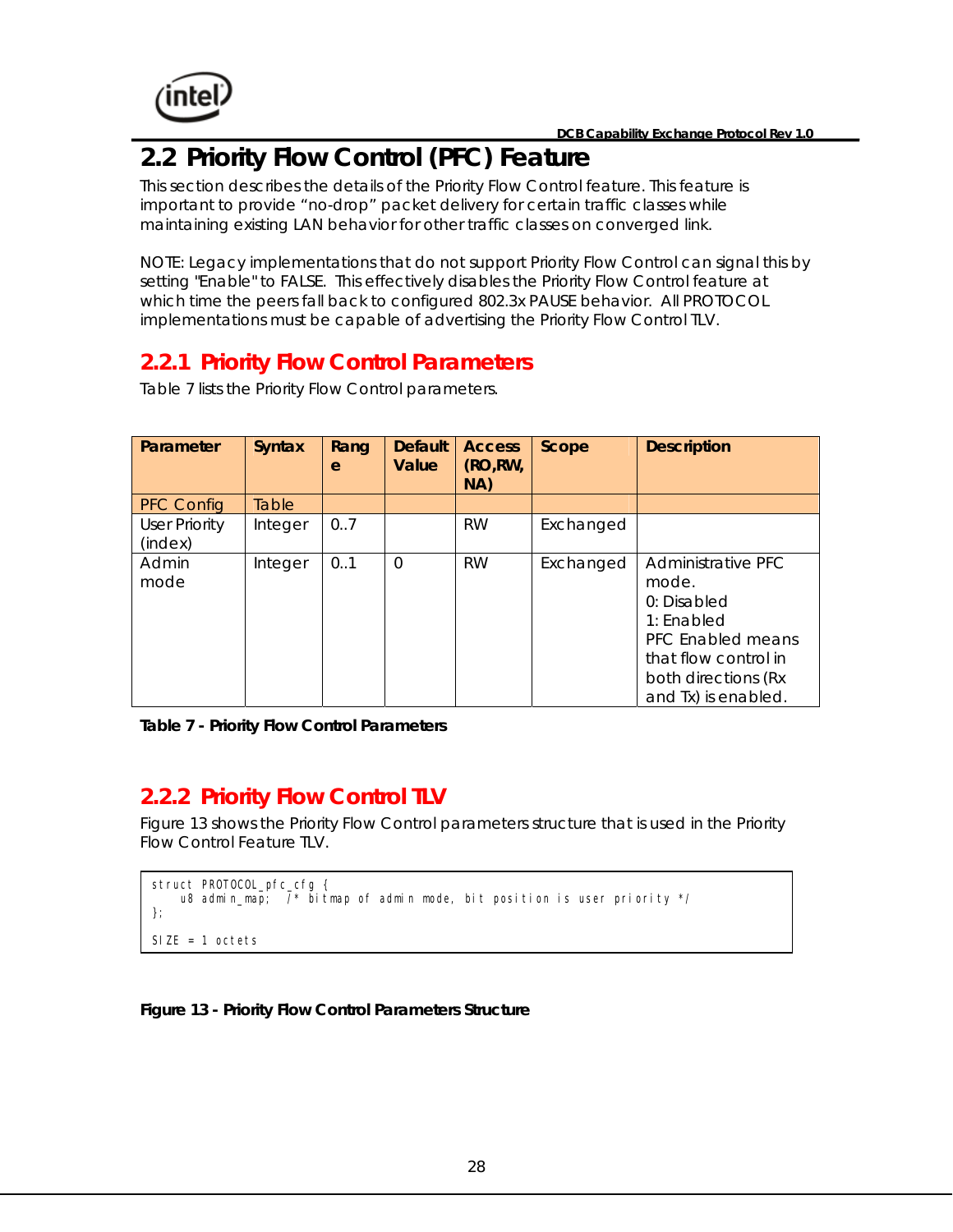<span id="page-28-0"></span>

#### **2.2.3 Priority Flow Control Parameter Comparison**

Local and remote parameter comparison for Admin Mode is done as follows:

```
foreach (user_priority)
{ 
     if ((localAdminMode == Disabled == remoteAdminMode) 
 || 
 (localAdminMode == Enabled == remoteAdminMode)) 
     { 
        Comparison successful – configuration match ...
     } 
     else 
     { 
        Comparison fails – configuration mismatch ...
         break 
     } 
}
```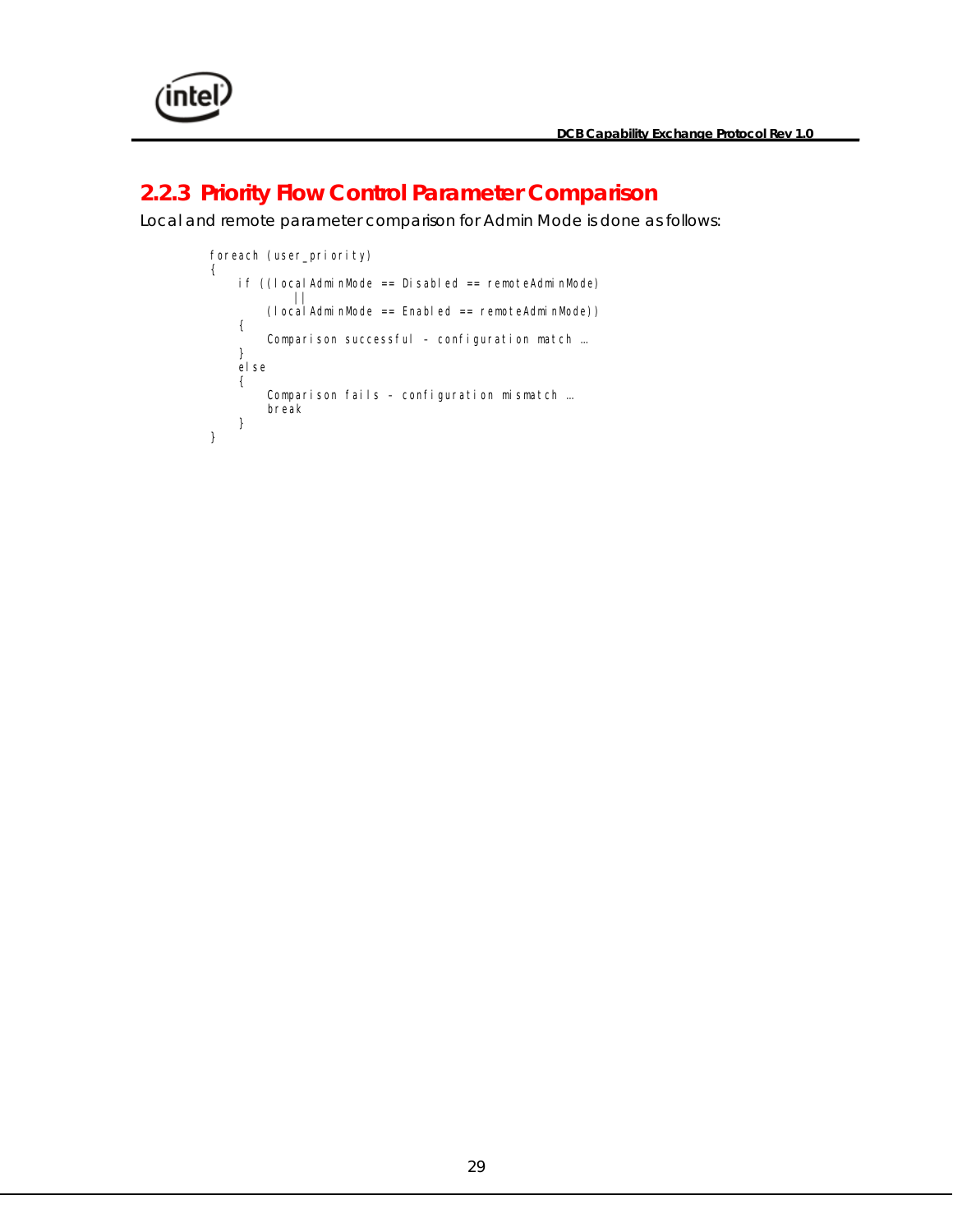<span id="page-29-0"></span>

### **2.3 BCN**

This section describes the details of the BCN feature. Note that parameters that are marked as having local scope are not exchanged in the BCN sub-TLV.

### **2.3.1 BCN Parameters**

| Parameter                       | <b>Syntax</b> | Range       | <b>Default</b><br>Value | <b>Access</b><br>(RO, RW,<br>NA) | Scope     | <b>Description</b>                                                                                                                                                                            |
|---------------------------------|---------------|-------------|-------------------------|----------------------------------|-----------|-----------------------------------------------------------------------------------------------------------------------------------------------------------------------------------------------|
| <b>BCNA</b> field               |               |             |                         |                                  |           |                                                                                                                                                                                               |
| <b>BCNA</b>                     | Octets        | 8<br>octets | <b>NA</b>               | <b>RW</b>                        | Exchanged | The BCNA value<br>passed from switch<br>to host.                                                                                                                                              |
| <b>BCN Admin</b><br>Mode        | Table         |             |                         |                                  |           |                                                                                                                                                                                               |
| userPriority<br>(index)         | Integer       | 0.7         |                         | <b>RW</b>                        | Exchanged |                                                                                                                                                                                               |
| CP Admin<br>Mode                | TruthValue    |             |                         | <b>RW</b>                        | Exchanged | This device is<br>capable of<br>generating BCN (This<br>is used by the peer<br>to determine if it<br>needs to forward<br><b>BCN</b> tagged frames<br>or strip BCN tag)                        |
| RP Admin<br>Mode                | TruthValue    |             |                         | <b>RW</b>                        | Exchanged | This device is<br>capable of<br>responding to BCNs<br>(rate controllers can<br>be installed on<br>all/any sources of<br>traffic).                                                             |
| <b>BCN Oper</b><br>Mode         | Table         |             |                         | <b>NA</b>                        |           |                                                                                                                                                                                               |
| <b>User Priority</b><br>(index) | Integer       | 0.7         |                         | <b>RW</b>                        | Exchanged |                                                                                                                                                                                               |
| RP Oper<br>Mode                 | TruthValue    |             | True                    | <b>RO</b>                        | Exchanged | This is set for an<br>edge switch if<br>connected end<br>station does not<br>support Rate<br>Controllers.<br>If $RP$ Admin $==$ True<br>Set to False<br>If RP Admin $==$ False<br>Set to True |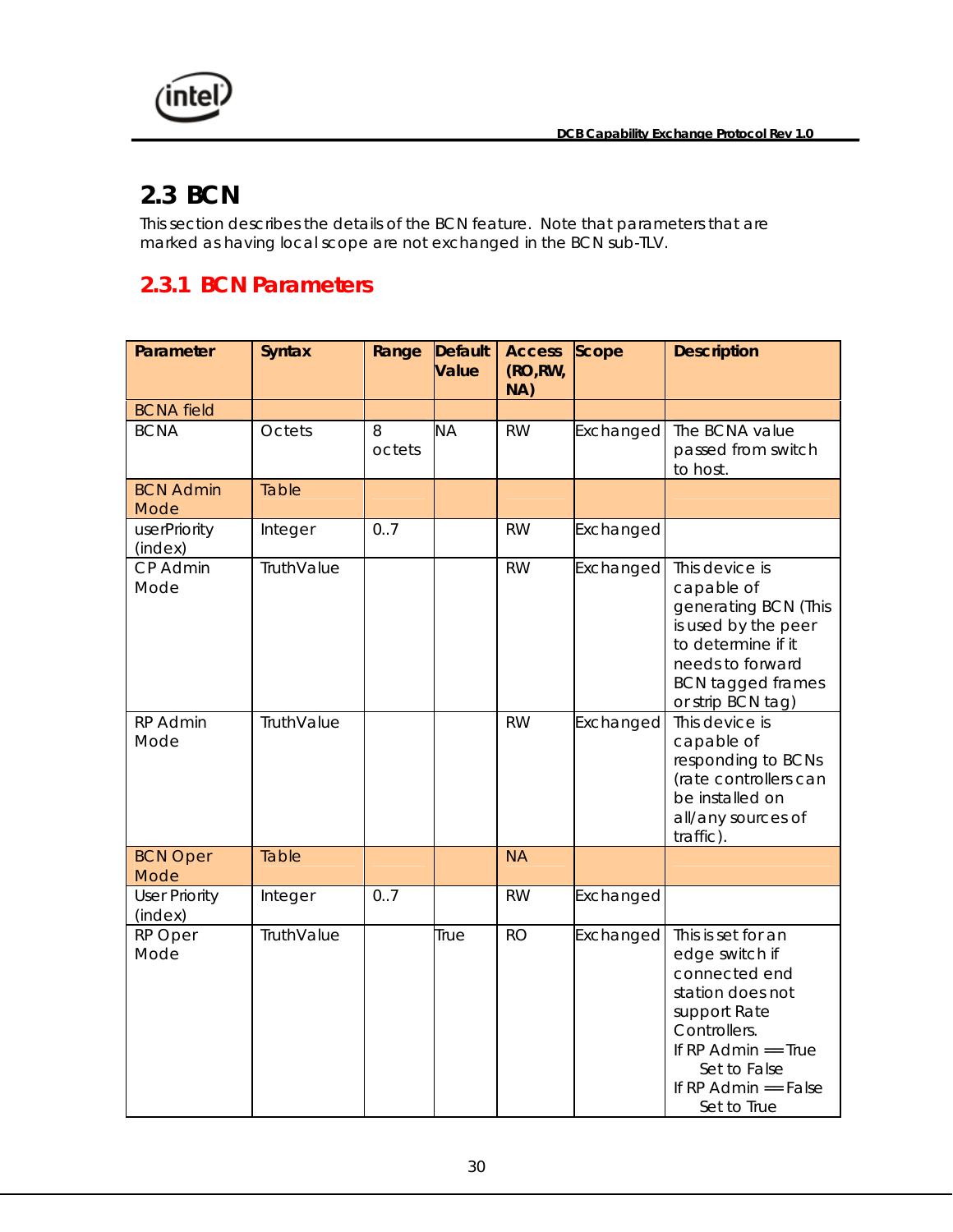

|                         |            |                   |       |           |                  | DCB Capability Exchange Protocol Rev 1.0                                                                                                                          |
|-------------------------|------------|-------------------|-------|-----------|------------------|-------------------------------------------------------------------------------------------------------------------------------------------------------------------|
| Remove Tag<br>Oper Mode | TruthValue |                   | False | <b>RO</b> | <b>Exchanged</b> | CM Tag needs to be<br>removed before<br>data is sent out on<br>this port. Set based<br>on CP Admin Mode<br>of peer port.<br>If $CP$ Admin == False<br>Set to True |
|                         |            |                   |       |           |                  | If $CP$ Admin $==$ True<br>Set to False                                                                                                                           |
| <b>BCN Params</b>       | Table      |                   |       | <b>NA</b> |                  | <b>BCN</b> parameters<br>apply for all User<br><b>Priorities</b>                                                                                                  |
| Rp Gd                   | Double     | 0.1               |       | <b>RW</b> | Exchanged        | <b>Reaction Point:</b><br>Decrement<br>Coefficient                                                                                                                |
| Rp Gi                   | Double     | 0.1               |       | <b>RW</b> | Exchanged        | <b>Reaction Point:</b><br>Increment<br>Coefficient                                                                                                                |
| Rp W                    | Integer    | $1/8 - 8$         |       | <b>RW</b> | Exchanged        | <b>Reaction Point:</b><br>Derivative Weight                                                                                                                       |
| Rp Ru                   | Integer    | $1 - 100$         |       | <b>RW</b> | Local            | <b>Reaction Point: Rate</b><br>Unit                                                                                                                               |
| Rp Tmax                 | Integer    | 1.1M              |       | <b>RW</b> | Exchanged        | <b>Reaction Point:</b><br>Maximum Time to<br>backoff after BCN0                                                                                                   |
| Rp Rmin                 | Integer    | $0$ link_<br>rate |       | <b>RW</b> | Exchanged        | <b>Reaction Point:</b><br>Default Rate to<br>resume after first<br><b>BCN0</b>                                                                                    |
| Rp Wrtt                 | Integer    | 0.10              |       | <b>RW</b> | Local            | <b>Reaction Point: RTT</b><br>moving average<br>weight                                                                                                            |
| Rp Ri                   | Integer    | $0$ link_<br>rate |       | <b>RW</b> | Local            | <b>Reaction Point: Initial</b><br>rate.<br>Fixed at 50% link<br>rate.                                                                                             |
| Rp Alpha                | Double     | 0.1               |       | <b>RW</b> | Exchanged        | <b>Reaction Point:</b><br>Maximum decrease<br>factor                                                                                                              |
| Rp Beta                 | Double     | 0.1               |       | <b>RW</b> | Exchanged        | <b>Reaction Point:</b><br>Maximum increase<br>factor                                                                                                              |
| Rp C                    | Integer    | 0100K             |       | <b>RW</b> | Local            | <b>Reaction Point: Link</b><br>capacity<br>Fixed                                                                                                                  |
| Rp Td                   | Integer    | 1.10K             |       | <b>RW</b> | Exchanged        | <b>Reaction Point: Drift</b><br>Interval                                                                                                                          |
| Rp Rd                   | Integer    | 1100              |       | <b>RW</b> | Exchanged        | <b>Reaction Point: Drift</b><br>factor                                                                                                                            |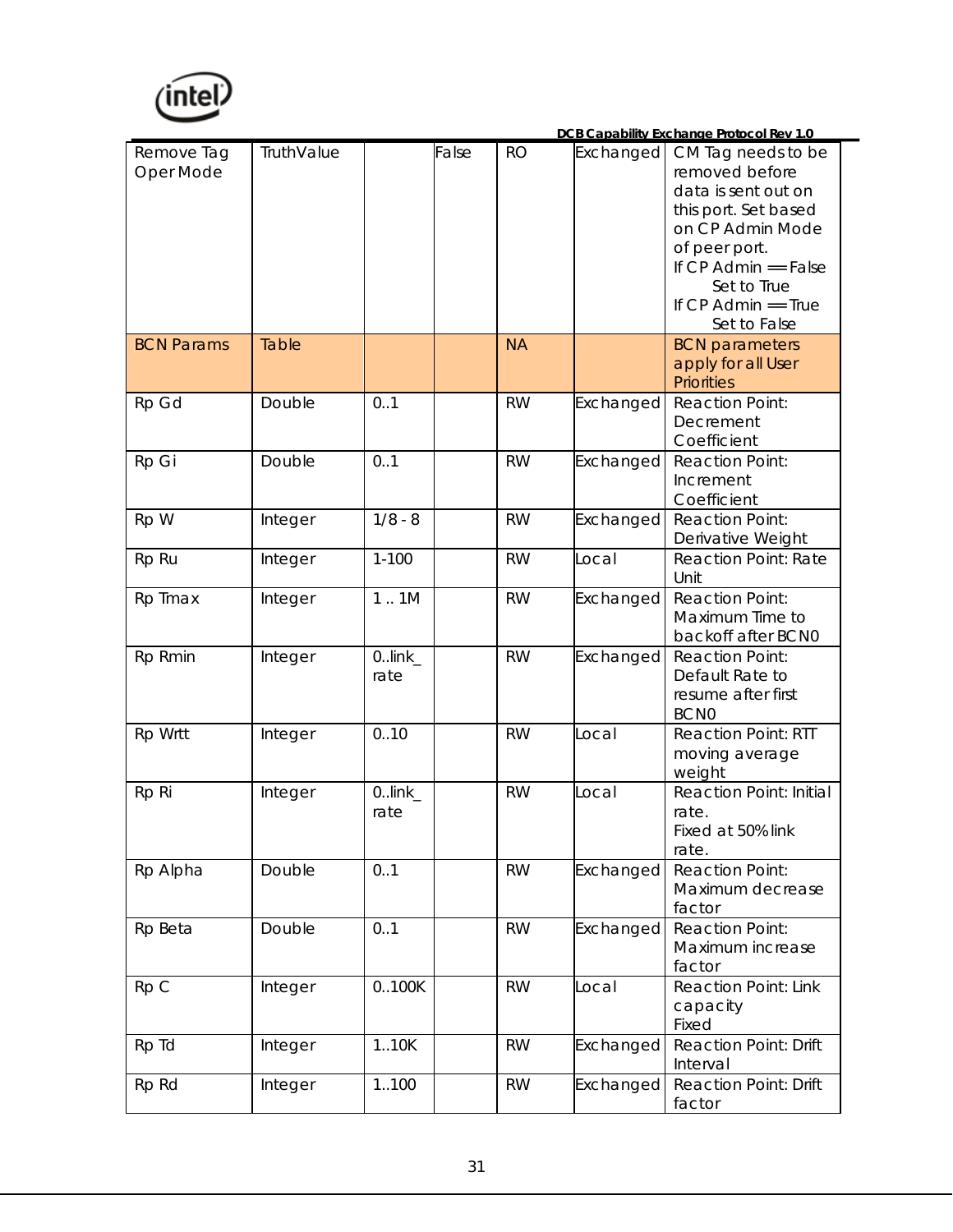<span id="page-31-0"></span>

|           |         |                 |           |           | DCB Capability Exchange Protocol Rev 1.0                                                                                      |
|-----------|---------|-----------------|-----------|-----------|-------------------------------------------------------------------------------------------------------------------------------|
| Cp Bmc    | Integer | $0.8$ uf<br>max | <b>RW</b> | Local     | <b>Congestion Point:</b><br><b>Buffer Medium</b><br>Congestion<br>threshold (used to<br>set M bit in BCN)                     |
| Cp Bsc    | Integer | 0.8uf<br>max    | <b>RW</b> | Local     | <b>Congestion Point:</b><br><b>Buffer Severe</b><br>congestion threshold<br>(used to set S bit in<br>BCN)                     |
| Cp Qeq    | Integer | 0.0cm<br>ax     | <b>RW</b> | Local     | <b>Congestion Point:</b><br>Queue Equilibrium.<br>Min is fixed,<br>instantiated                                               |
| Cp Qsc    | Integer | $0.0$ m<br>ax   | <b>RW</b> | Local     | <b>Congestion Point:</b><br>Queue Severe<br>Congestion<br>Threshold (Qsc, used<br>to send BCN 0)                              |
| Cp Qmc    | Integer | 0.0cm<br>ax     | <b>RW</b> | Local     | <b>Congestion Point:</b><br>Queue Mild<br>Congestion<br>Threshold (between<br>Qmc and Qsc, Max<br>feedback signal is<br>sent) |
| Cp Oscale | Integer | 1/8.8           | <b>RW</b> | Local     | <b>Congestion Point:</b><br>Queue Scale factor                                                                                |
| Cp Sf     | Integer | 1.256K          | <b>RW</b> | Exchanged | <b>Congestion Point:</b><br>Fixed portion of the<br>sampling interval                                                         |
| Cp Sr     | Integer | 1.64K           | <b>RW</b> | Local     | <b>Congestion Point:</b><br>Random portion of<br>the sampling interval<br>Fixed (as a % of Sf)                                |

#### **Table 8 - BCN Parameters**

#### **2.3.2 BCN TLV**

Figure 14 shows the BCN parameters structure that is used in the BCN Feature TLV. To keep the size of the BCN TLV down to a reasonable size, only one set of BCN parameters is exchanged. These parameters apply for all BCN enabled user priorities.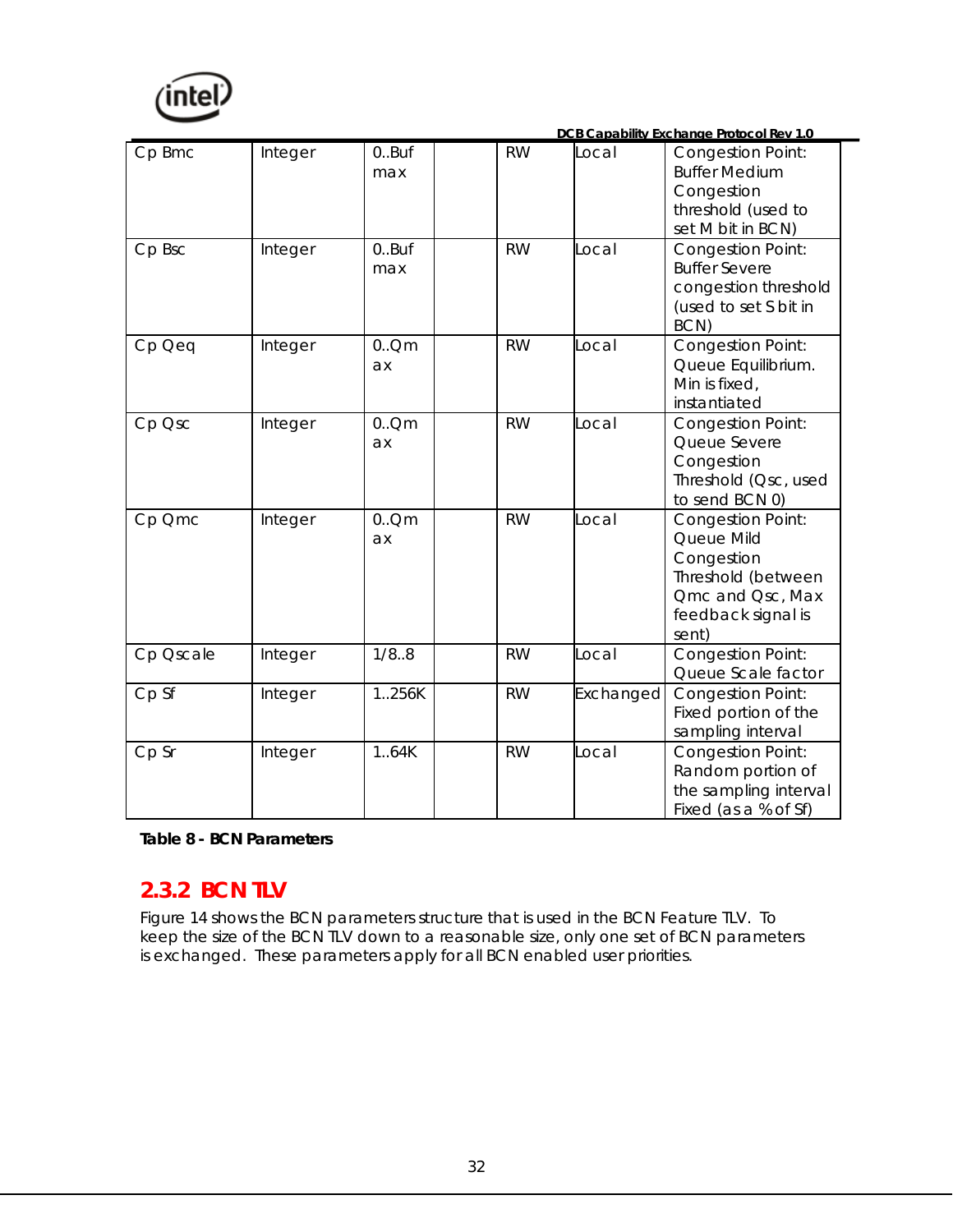<span id="page-32-0"></span>

**Figure 14 - BCN Parameters Structure** 

#### **2.3.3 BCN Parameter Comparison**

If a host is connected to a switch whose BCN is disabled (BCN enable is off), then the host goes to Oper Mode off.

The BCN RP capability of the host is used by the switch to determine if it needs to support RP capability. Similarly, the BCN CP capability of the host is used by the switch to determine if it needs to forward BCN tagged packets to the host. All of the other numerical parameters must match exactly.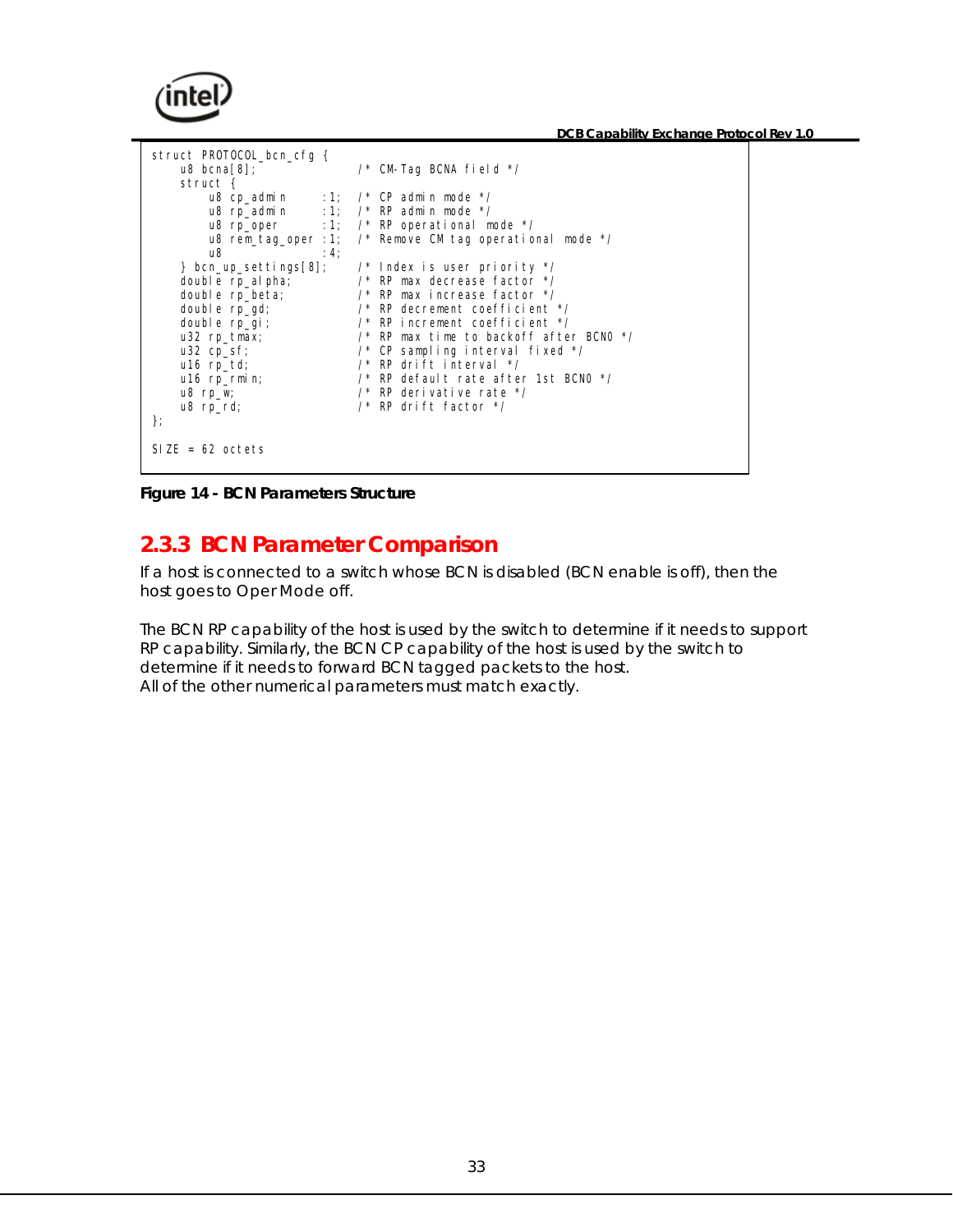<span id="page-33-0"></span>

# **2.4 Application TLV**

Application TLVs are used to exchange information that is needed to enable specific Applications to operate optimally on the DCB network. For example, an Application TLV might specify the User Priorities that should be used for specific Applications traffic. Specific Applications are identified by the SubType field. The Application TLV parameters can vary based on the SubType.

The primary function of PROTOCOL is to exchange Application TLV's and coordinate with the peer based on the rules of the DCB Feature state machine. PROTOCOL does not need to understand the details of the Application parameters. Applications can set and query their Application TLV parameters via a local management interface with PROTOCOL.

Table 9 lists the Application SubTypes currently defined.

| SubType<br>  Value | <b>Description</b>                 |
|--------------------|------------------------------------|
|                    | Fiber Channel over Ethernet (FCoE) |

#### **Table 9 - Application SubTypes**

The following sub-sections define the parameters and TLVs for the general Application TLV and for each of the defined Application SubTypes.

#### **2.4.1 General Application Feature**

#### **2.4.1.1 Application Parameters**

Table 10 lists the Application TLV parameters.

| Parameter | <b>Syntax</b>  | Rang<br>e | Value | Default   Access   Scope<br>(RO, RW)<br>NA) |           | <b>Description</b>              |
|-----------|----------------|-----------|-------|---------------------------------------------|-----------|---------------------------------|
| AppParams | Octet<br>arrav | ΝA        | NА    | <b>RW</b>                                   | Exchanged | An array of<br>Application data |

**Table 10 – Application Parameters** 

#### **2.4.1.2 Application TLV**

Figure 15 shows the general Application parameters structure that is used in the Application Feature TLV.

```
}; 
SIZE = n octets 
struct PROTOCOL_app_cfg { 
     u8 app_params[n];
```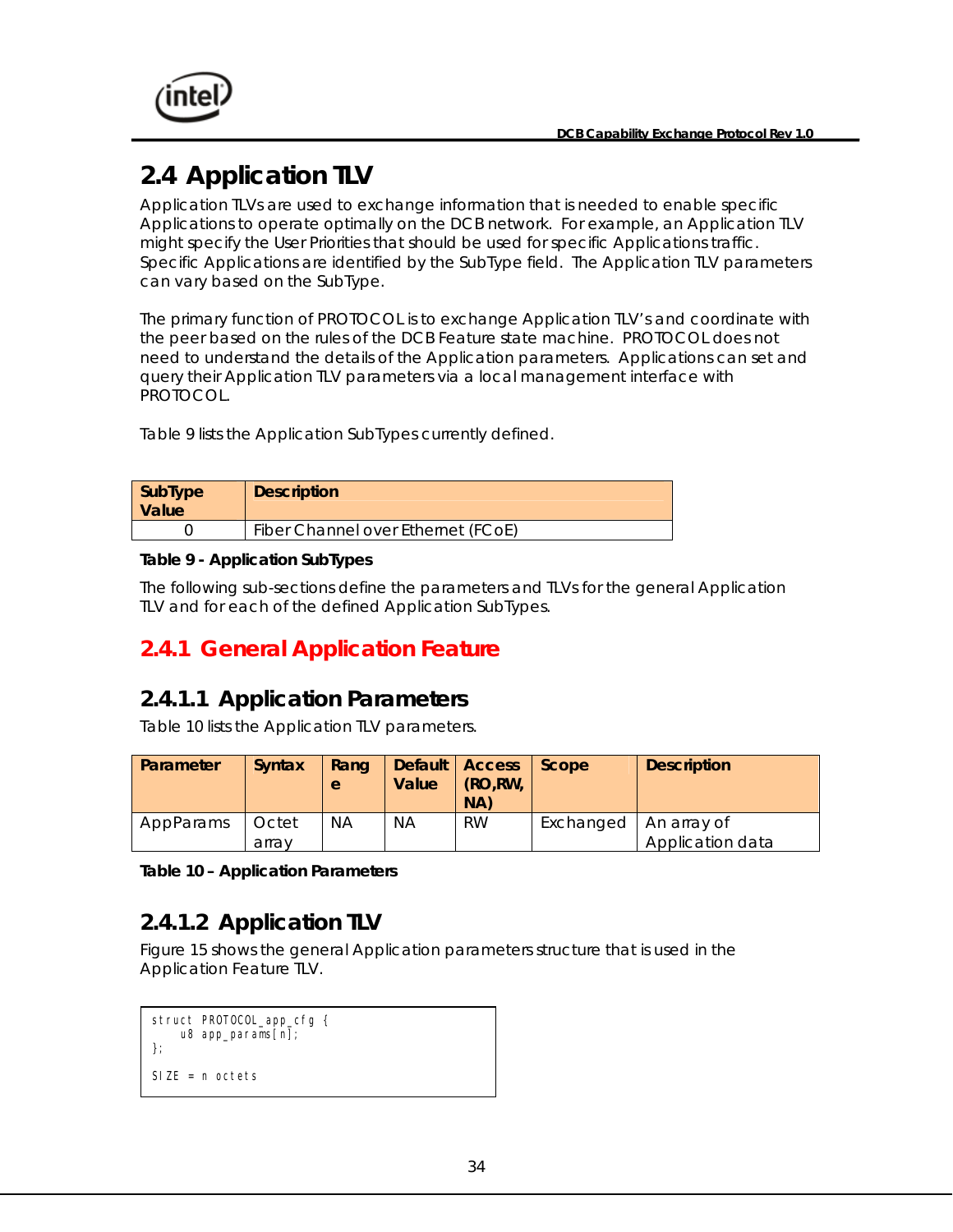<span id="page-34-0"></span>

**Figure 15 - Application Parameters Structure** 

#### **2.4.1.3 Application Parameter Comparison**

The local and remote Application parameters must match exactly in order for the local and peer Application TLVs to be considered compatible – per the DCB Feature state machine.

## **2.4.2 FCoE Application**

#### **2.4.2.1 FCoE Parameters**

Table 11 lists the FCoE Application parameters.

| Parameter                   | <b>Syntax</b> | Rang<br>e | Value    | Default   Access<br>(RO, RW,<br>NA) | Scope     | <b>Description</b>                                                                 |
|-----------------------------|---------------|-----------|----------|-------------------------------------|-----------|------------------------------------------------------------------------------------|
| <b>User Priority</b><br>Map | Bitmap        | 0.255     | <b>8</b> | <b>RW</b>                           | Exchanged | Each bit represents a<br>User Priority that is<br>associated with FCoE<br>traffic. |

**Table 11 – Traffic Type Parameters** 

### **2.4.2.2 FCoE TLV**

Figure 16 shows the FCoE parameter structure that is used in the FCoE Application Feature TLV.

```
SIZE = 1 octetsstruct PROTOCOL_fcoe_cfg { 
   u8 user_priority_map: 8;
};
```
**Figure 16 - FCoE Parameters Structure** 

#### **2.4.2.3 FCoE Parameter Comparison**

As with the general Application TLV, the local and remote parameters must match exactly in order for the local and peer FCoE TLVs to be considered compatible.

# **2.5 Logical Link Down Feature**

Logical Link Down is a mechanism that enables a networking component to relay the connectivity or reachability of a type of traffic to a peer. This enables the peer to make systemic changes based on the knowledge. Many of the network redundancy mechanisms deployed today rely on knowledge of physical failures.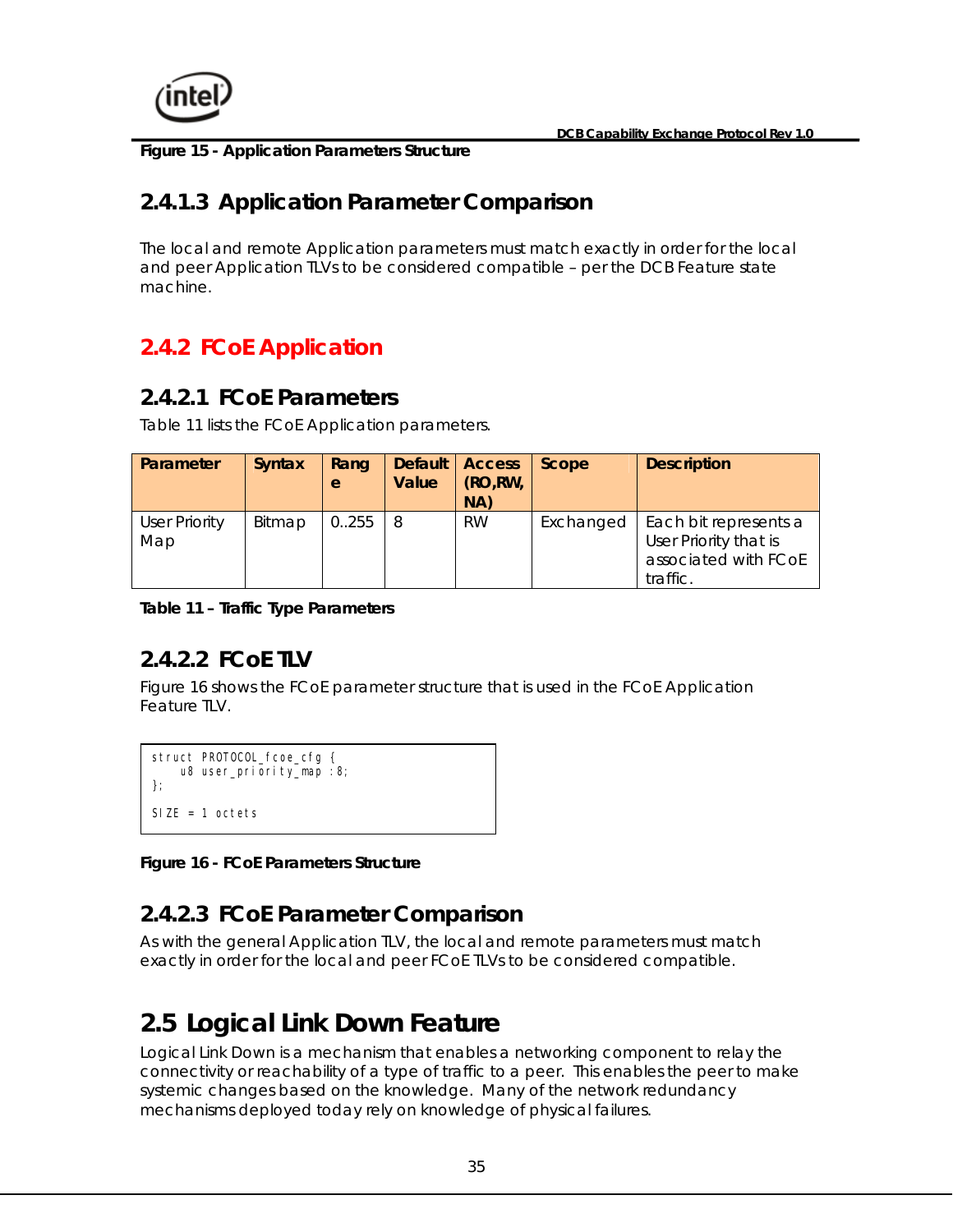<span id="page-35-0"></span>

Figure 17 shows an example use case. In the example, a dual up-link FCoE adapter is connected to two FCoE capable switches, which in turn connect to both a common Ethernet LAN and two Fibre Channel SANs.



#### **Figure 17 – LAN and FCoE SAN Use Case**

The host includes the capability to access both the LAN and SAN via the DCB adapter. Per typical deployment mechanisms, a LUN aware multi-pathing mechanism exists above the SCSI layer for storage traffic, and an active-passive bonding driver is deployed for LAN redundancy. If the host's primary LAN connections through SWITCH\_1 fail and the SAN connection stays intact, we'd like the LAN bonding driver to know about this situation and start using the alternate LAN interface while continuing to use the SAN interface on SWITCH\_1. Logical Link Down is the mechanism used to signal this desire.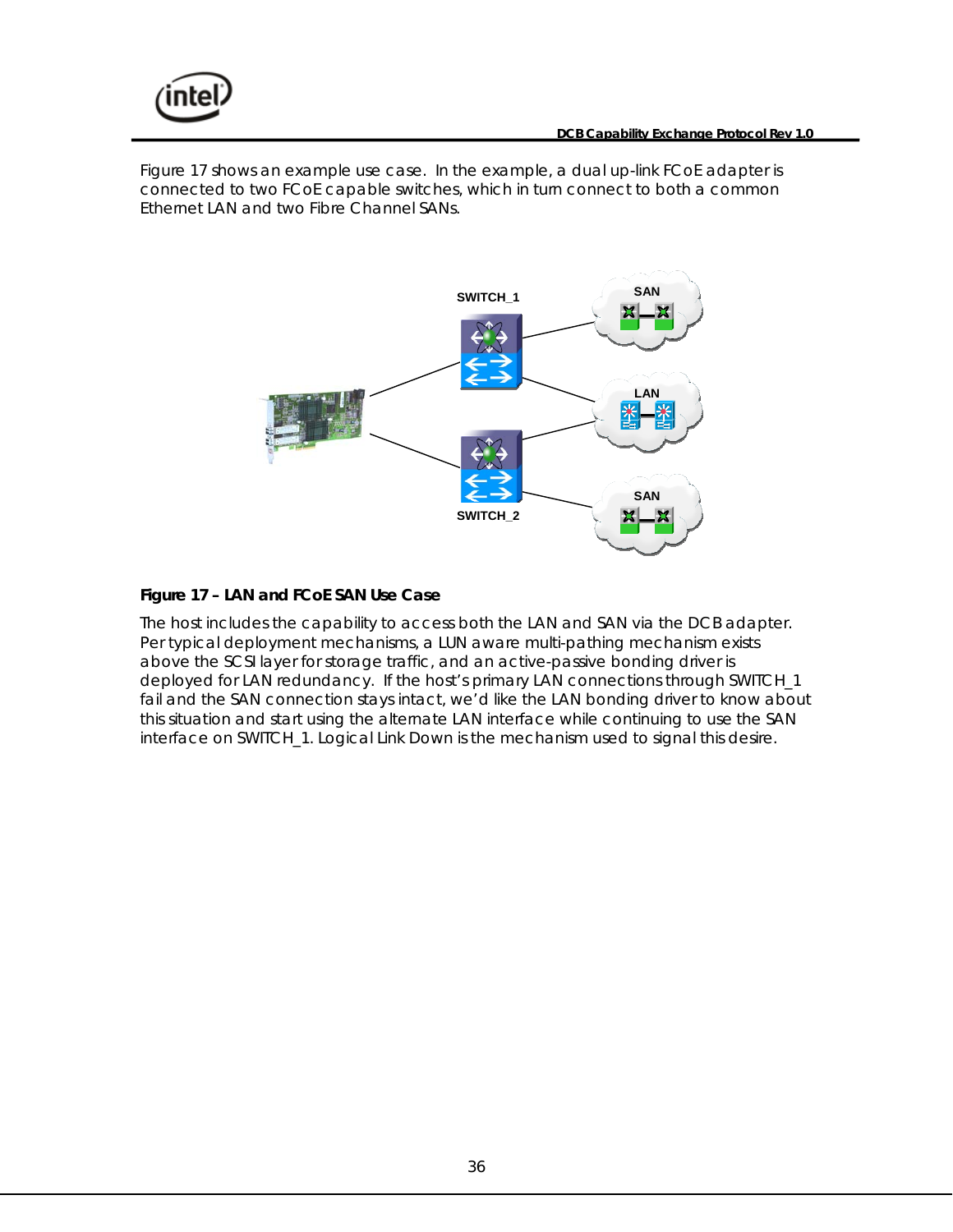<span id="page-36-0"></span>

Table 12 lists the SubTypes currently defined for this TLV.

| SubType<br>Value | <b>Description</b>              |
|------------------|---------------------------------|
|                  | <b>FCoE Logical Link Status</b> |
|                  | <b>LAN Logical Link Status</b>  |

**Table 12 - Logical Link Status TLV SubTypes** 

### **2.5.1 FCoE Logical Link Status**

#### **2.5.1.1 FCoE Logical Link Status Parameters**

Table 13 lists the FCoE Logical Link Status parameters.

| Parameter              | <b>Syntax</b> | Range | <b>Default</b><br>Value | <b>Access</b><br>(RO, RW,<br>NA) | Scope     | <b>Description</b>                                                                                             |
|------------------------|---------------|-------|-------------------------|----------------------------------|-----------|----------------------------------------------------------------------------------------------------------------|
| Logical<br>Link Status | TruthValue    |       | $\Omega$                | <b>RW</b>                        | Exchanged | This bit signifies<br>whether the<br>Logical Link Status<br>of this type of<br>network (FCoE) is<br>up or not. |

**Table 13 - FCoE Logical Link Status Parameters** 

#### **2.5.1.2 FCoE Logical Link Status TLV**

Figure 18 shows the FCoE Logical Link Status parameter structure that is used in the FCoE Logical Link Status Feature TLV.

```
struct PROTOCOL_fcoe_logical_link_status_cfg { 
 u8 logical_link_status:1; 
    u8 resv:7; 
}; 
SIZE = 1 octet
```
**Figure 18 – FCoE Logical Link Status Parameters Structure**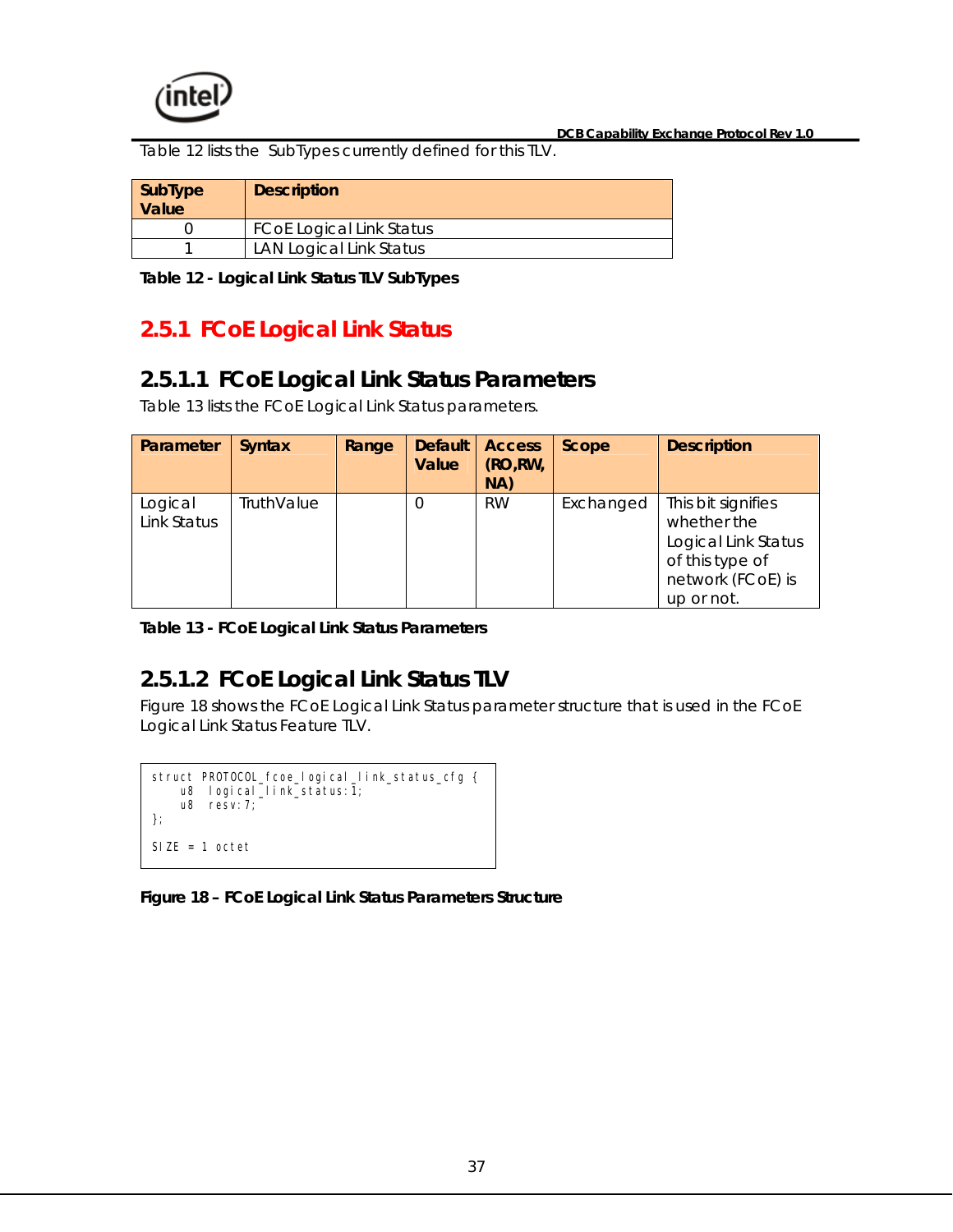<span id="page-37-0"></span>

#### **2.5.1.3 FCoE Logical Link Status Parameter Comparison**

The DCB adapters with the ability to failover on the Logical Link level for the SAN network should advertise this TLV; otherwise the adapter should not advertise this feature TLV. Since this TLV is used for implementing network redundancy mechanisms by the adapter, the Willing bit should be set to TRUE on the adapter side. The adapter only acts on the logical link status bit defined above; it cannot generate this information.

If the adapter sets these bits, the bits are ignored by the switch. Since the switch pushes this information, the Willing bit is set to FALSE on the switch side. Except the combination above all other combinations are not valid. Since it is not expected that both Willing bits are the same, the comparison function always returns an error irrespective of the configurations.

#### **2.5.2 LAN Logical Link Status**

#### **2.5.2.1 LAN Logical Link Status Parameters**

Table 14 lists the LAN Logical Link Status parameters.

| Parameter              | <b>Syntax</b>     | Range | <b>Default</b><br>Value | <b>Access</b><br>(RO, RW,<br>NA) | Scope     | <b>Description</b>                                                                                            |
|------------------------|-------------------|-------|-------------------------|----------------------------------|-----------|---------------------------------------------------------------------------------------------------------------|
| Logical<br>Link Status | <b>TruthValue</b> |       | 0                       | <b>RW</b>                        | Exchanged | This bit signifies<br>whether the<br>Logical Link Status<br>of this type of<br>network (LAN) is<br>up or not. |

**Table 14 - LAN Logical Link Status Parameters** 

#### **2.5.2.2 LAN Logical Link Status TLV**

Figure 19 shows the LAN Logical Link Status parameter structure that is used in the LAN Logical Link Status Feature TLV.

```
 u8 resv:7; 
}; 
SIZE = 1 octets
struct PROTOCOL_lan_logical_link_status_cfg { 
     u8 logical_link_status:1;
```
**Figure 19 – LAN Logical Link Status Parameters Structure**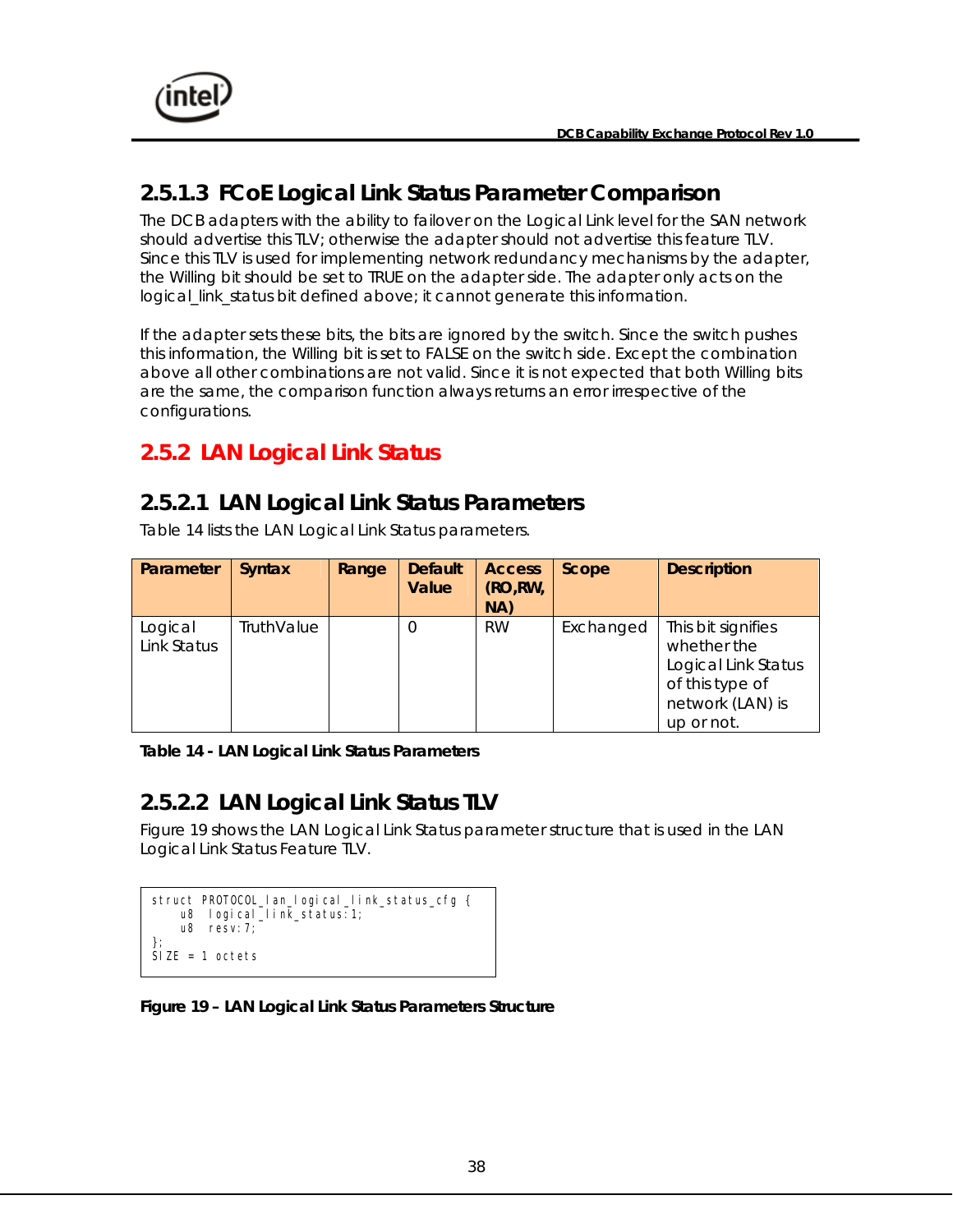

#### **2.5.2.3 LAN Logical Link Status Parameter Comparison**

The DCB adapters with the ability to failover on the Logical Link level for the LAN network should advertise this TLV; otherwise the adapter should not advertise this feature TLV. Since this TLV is used for implementing network redundancy mechanisms by the adapter, the Willing bit should be set to TRUE on the adapter side. The adapter only acts on the logical\_link\_status bit defined above; it cannot generate this information.

If the adapter sets these bits, the bits are ignored by the switch. Since the switch pushes this information, the Willing bit is set to FALSE on the switch side. Except the combination above, all other combinations are not valid. Since it is not expected that both Willing bits are the same, the comparison function always return an error irrespective of the configurations.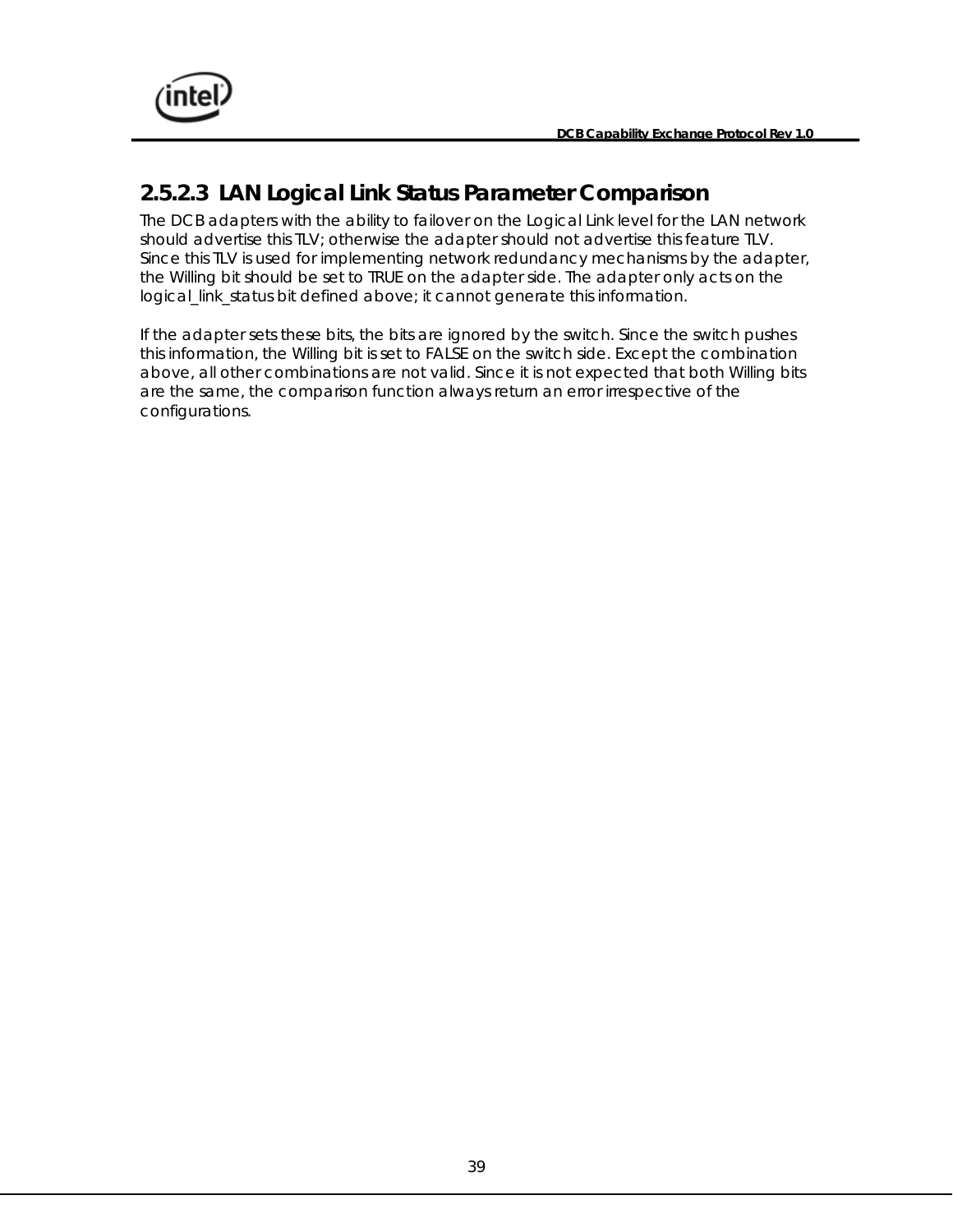<span id="page-39-0"></span>

# **3. Additional Feature TLV's**

This section defines additional optional DCB feature TLV's that might be supported.

Table 15 lists a summary of the additional feature TLV's listed in this appendix.

| Type field   TLV description     |
|----------------------------------|
| Network Interface Virtualization |

**Table 15 - Summary of additional Feature TLV's** 

# **3.1 Network Interface Virtualization (NIV) Control Virtual Interface Feature**

This section describes the details of the Network Interface Virtualization Feature. A DCB adapter and associated network device peer can choose to enable VN-Tag encapsulation using this feature. For more information on the benefits of using VN-Tag encapsulation and details of the VN-Tag are specified in the NIV Specification (contact Nuova Systems for more details about NIV). The advertisement of this feature TLV by a PROTOCOL entity implies the support for NIV. If the VN-Tag encapsulation is enabled on an interface all frames (including the control frames like PROTOCOL PDU's) should be using this encapsulation. In this case there is a need for negotiation of a control channel virtual interface to distinguish this traffic from the normal data traffic.

### **3.1.1 NIV Control Virtual Interface Parameters**

Table 16 lists the NIV parameters.

**Table 16 - Network Interface Virtualization Parameters** 

| Parameter                                  | <b>Syntax</b> | Range  | <b>Default</b><br>Value | <b>Access</b><br>(RO, RW,<br>NA) | Scope         | <b>Description</b>                                                                                                                                                                          |
|--------------------------------------------|---------------|--------|-------------------------|----------------------------------|---------------|---------------------------------------------------------------------------------------------------------------------------------------------------------------------------------------------|
| Control<br>Channel<br>Virtual<br>Interface | Integer       | 0.4095 | $\Omega$                | <b>RW</b>                        | Exchange<br>d | The value of this<br>parameter is the<br>virtual interface that<br>control frames are<br>sent/received on this<br>interface. The<br>control channel<br>frames should be<br>priority tagged. |

#### **3.1.2 NIV Control Virtual Interface TLV**

Figure 20 shows the NIV Parameters structure that is used in the NIV Feature TLV.